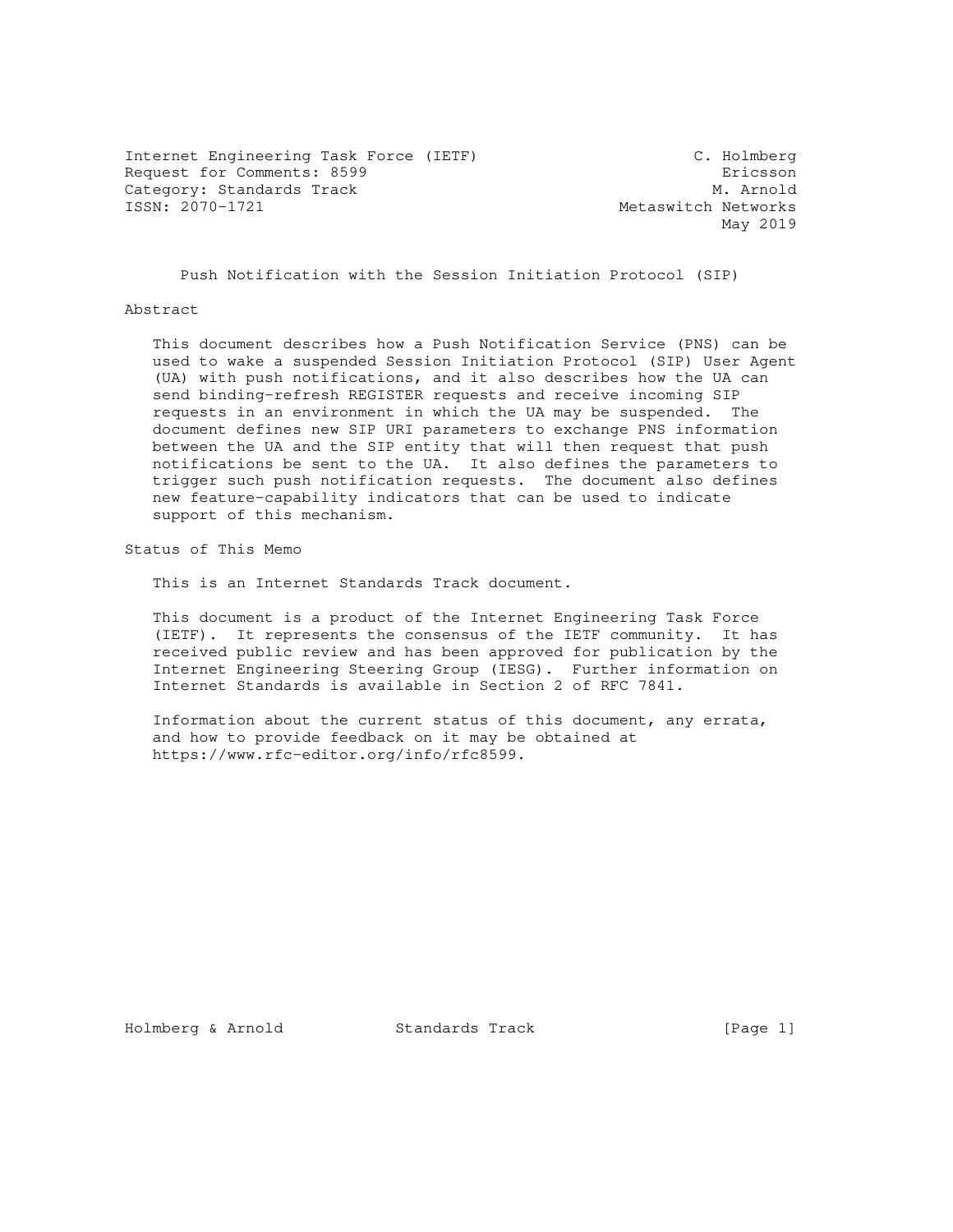# Copyright Notice

 Copyright (c) 2019 IETF Trust and the persons identified as the document authors. All rights reserved.

 This document is subject to BCP 78 and the IETF Trust's Legal Provisions Relating to IETF Documents (https://trustee.ietf.org/license-info) in effect on the date of publication of this document. Please review these documents carefully, as they describe your rights and restrictions with respect to this document. Code Components extracted from this document must include Simplified BSD License text as described in Section 4.e of the Trust Legal Provisions and are provided without warranty as

described in the Simplified BSD License.

Table of Contents

| $1$ . |      |      | Introduction $\ldots \ldots \ldots \ldots \ldots \ldots \ldots \ldots$ |  |  | $\overline{4}$ |
|-------|------|------|------------------------------------------------------------------------|--|--|----------------|
| 2.    |      |      |                                                                        |  |  | 8              |
| 3.    |      |      |                                                                        |  |  | 8              |
| 4.    |      |      | SIP User Agent (UA) Behavior                                           |  |  | 9              |
|       | 4.1. |      |                                                                        |  |  | 9              |
|       |      |      | 4.1.1. Request Push Notifications                                      |  |  | 9              |
|       |      |      | 4.1.2. Disable Push Notifications                                      |  |  | 11             |
|       |      |      | 4.1.3. Receive Push Notifications<br>.                                 |  |  | 11             |
|       |      |      | 4.1.4. Sending Binding-Refresh Requests Using Non-push                 |  |  |                |
|       |      |      |                                                                        |  |  | 11             |
|       |      |      | 4.1.5. Query Network PNS Capabilities                                  |  |  | 13             |
|       | 5.   |      |                                                                        |  |  | 14             |
|       | 5.1. |      |                                                                        |  |  | 14             |
|       | 5.2. |      | SIP Request Push Bucket                                                |  |  | 15             |
|       | 5.3. |      | SIP URI Comparison Rules                                               |  |  | 15             |
|       |      |      | 5.4. Indicate Support of Type of PNS                                   |  |  | 15             |
|       |      |      | 5.5. Trigger Periodic Binding Refresh                                  |  |  | 16             |
|       | 5.6. |      |                                                                        |  |  | 17             |
|       |      |      | 5.6.1. REGISTER                                                        |  |  | 17             |
|       |      |      | 5.6.2. Initial Request for Dialog or Standalone Request                |  |  | 20             |
|       | 6.   |      | Support of Long-Lived SIP Dialogs                                      |  |  | 23             |
|       | 6.1. |      |                                                                        |  |  | 25             |
|       |      |      | 6.1.1. Initial Request for Dialog                                      |  |  | 25             |
|       |      |      |                                                                        |  |  | 25             |
|       |      |      |                                                                        |  |  | 25             |
|       |      |      | 6.2.2. Initial Request for Dialog $\cdots$                             |  |  | 26             |
|       |      |      | 6.2.3. Mid-dialog Request                                              |  |  | 26             |
| 7.    |      |      |                                                                        |  |  | 27             |
| 8.    |      |      |                                                                        |  |  | 28             |
|       | 8.1. |      | 555 (Push Notification Service Not Supported) Response                 |  |  |                |
|       |      |      |                                                                        |  |  |                |
|       |      | Code |                                                                        |  |  | 28             |

Holmberg & Arnold Standards Track [Page 2]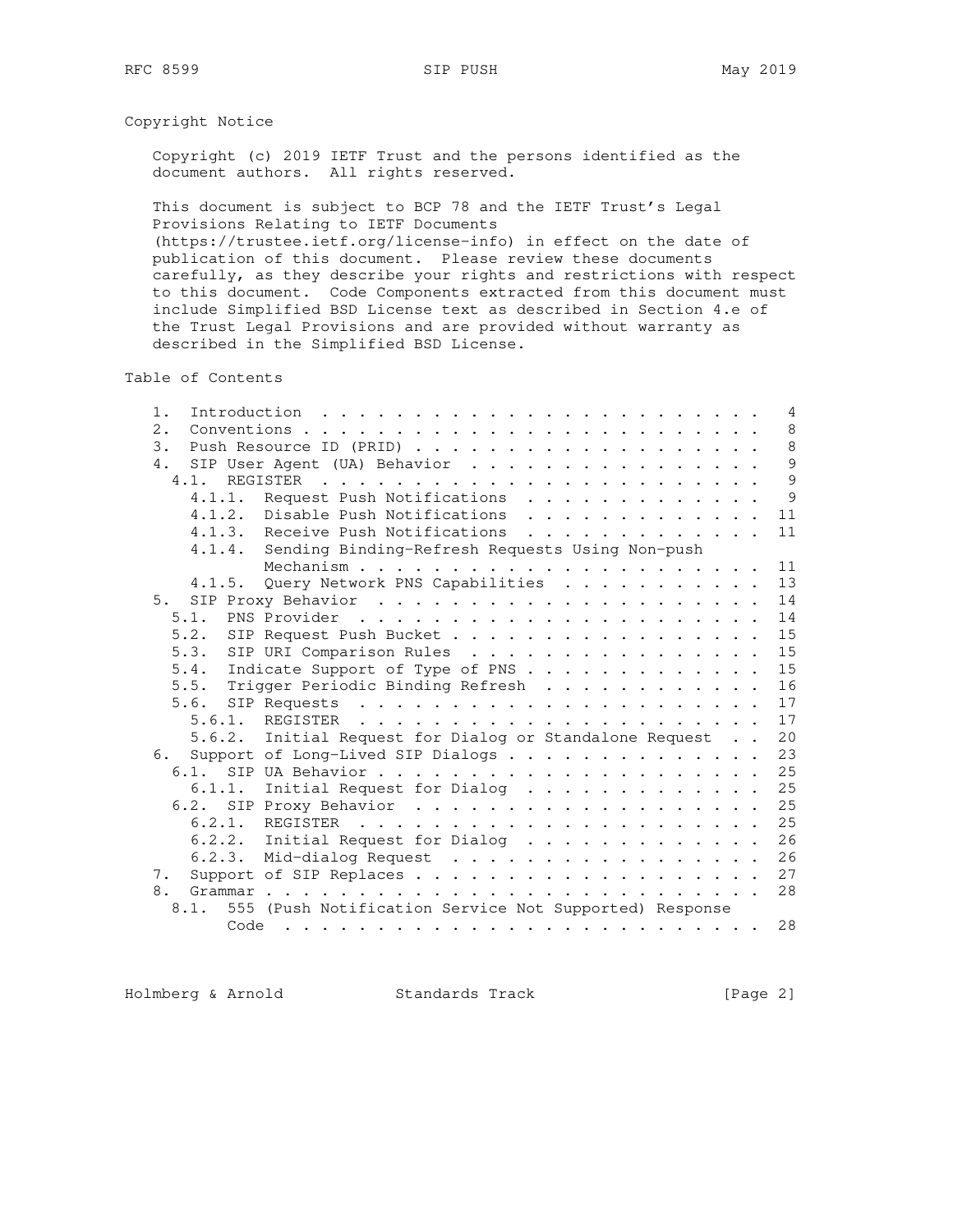| 'sip.pns' Feature-Capability Indicator<br>8.2.                            | 28 |
|---------------------------------------------------------------------------|----|
| 8.3.<br>'sip.vapid' Feature-Capability Indicator                          | 28 |
| 'sip.pnsreg' Feature-Capability Indicator<br>8.4.                         | 28 |
| 'sip.pnsreg' Media Feature Tag<br>8.5.                                    | 29 |
| 8.6.<br>'sip.pnspurr' Feature-Capability Indicator                        | 29 |
| 8.7.                                                                      | 29 |
| PNS Registration Requirements<br>9.                                       | 30 |
| 10. 'pn-provider', 'pn-param', and 'pn-prid' URI Parameters for           |    |
| Apple Push Notification service                                           | 30 |
| 11. 'pn-provider', 'pn-param', and 'pn-prid' URI Parameters for           |    |
| Google Firebase Cloud Messaging (FCM) Push Notification                   |    |
|                                                                           | 31 |
| 12. 'pn-provider', 'pn-param', and 'pn-prid' URI Parameters for           |    |
| RFC 8030 (Generic Event Delivery Using HTTP Push)                         | 31 |
|                                                                           | 32 |
|                                                                           | 33 |
|                                                                           | 33 |
| 14.1.1.                                                                   | 33 |
|                                                                           | 33 |
|                                                                           | 33 |
|                                                                           | 33 |
|                                                                           | 34 |
| 555 (Push Notification Service Not Supported)<br>14.2.1.                  | 34 |
| 14.3. SIP Global Feature-Capability Indicator                             | 34 |
| 14.3.1.                                                                   | 34 |
| 14.3.2.                                                                   | 34 |
| 14.3.3.<br>$sip.parseq \ldots \ldots \ldots \ldots \ldots$                | 35 |
| 14.3.4.<br>$sip.pnspur \ldots \ldots \ldots \ldots \ldots \ldots$         | 35 |
| 14.4. SIP Media Feature Tag                                               | 36 |
| 14.4.1.<br>$\texttt{sip.pnsreq.}\dots\dots\dots\dots\dots\dots\dots\dots$ | 36 |
| 14.5. PNS Subregistry Establishment                                       | 36 |
| 15. References                                                            | 37 |
| Normative References<br>15.1.                                             | 37 |
| 15.2. Informative References                                              | 39 |
|                                                                           | 40 |
| Authors' Addresses                                                        | 40 |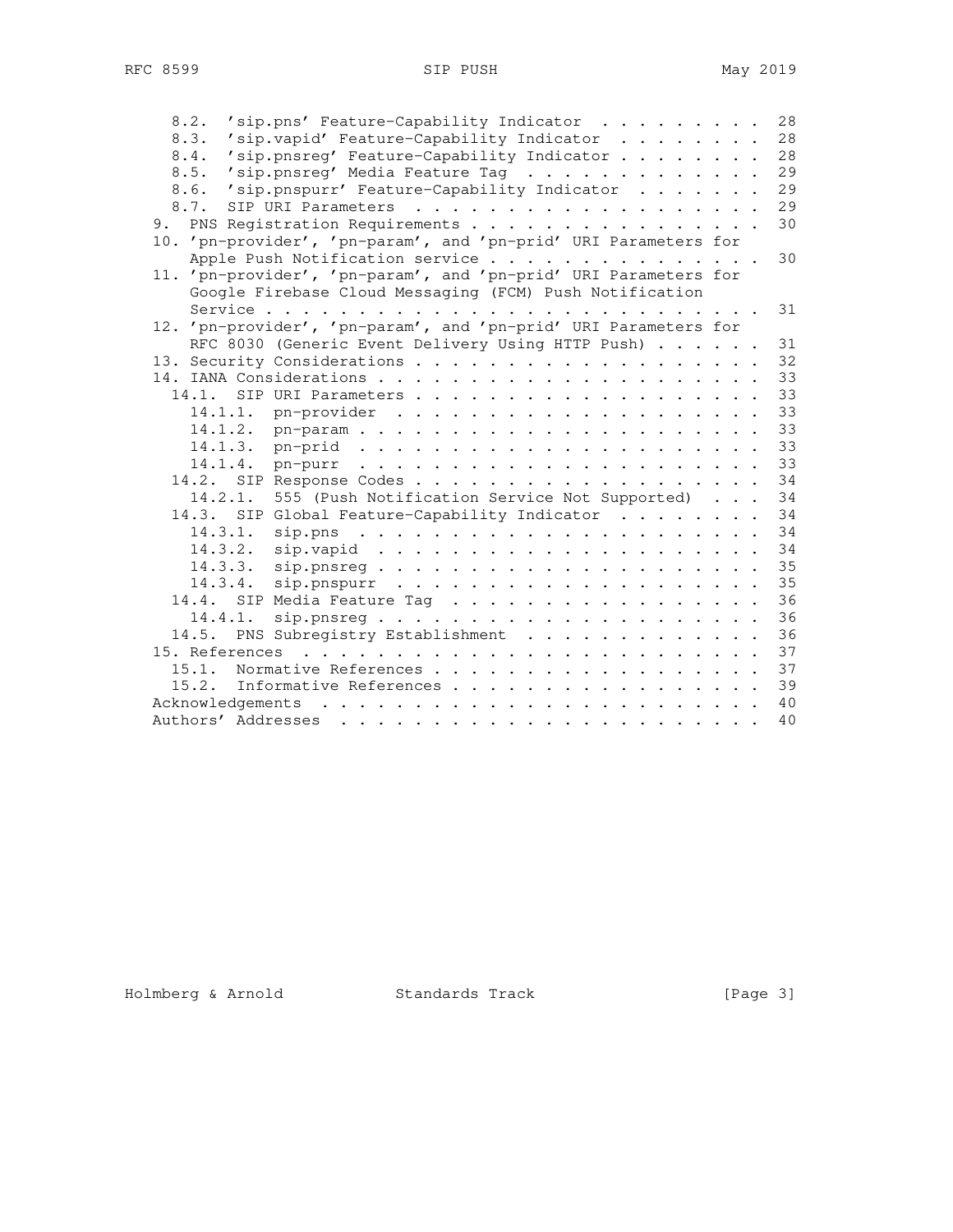## 1. Introduction

 In order to save resources such as battery life, some devices (especially mobile devices) and operating systems will suspend an application that is not in use. A suspended application might not be able to wake itself with internal timers and might not be awakened by incoming network traffic. In such an environment, a Push Notification Service (PNS) is used to wake the application. A PNS is a service that sends messages requested by other applications to a user application in order to wake the user application. These messages are called push notifications. Push notifications might contain payload data, depending on the application. An application can request that a push notification be sent to a single user application or to multiple user applications.

 Typically, each operating system uses a dedicated PNS. Different PNSs exist today. Some are based on the standardized mechanism defined in [RFC8030], while others are proprietary. For example, Apple iOS devices use the Apple Push Notification service (APNs) while Android devices use the Firebase Cloud Messaging (FCM) service. Each PNS uses PNS-specific terminology and function names. The terminology in this document is meant to be PNS-independent. If the PNS is based on [RFC8030], the SIP proxy takes the role of the application server.

When a Session Initiation Protocol (SIP) User Agent (UA) [RFC3261] is suspended in such an environment, it is unable to send binding refresh SIP REGISTER requests, unable to receive incoming SIP requests, and might not be able to use internal timers to wake itself. A suspended UA will not be able to maintain connections, e.g., using the SIP Outbound Mechanism [RFC5626], because it cannot send periodic keep-alive messages. A PNS is needed to wake the SIP UA so that the UA can perform these functions.

 This document describes how a PNS can be used to wake a suspended UA using push notifications, so that the UA can send binding-refresh REGISTER requests and receive incoming SIP requests. The document defines new SIP URI parameters and new feature-capability indicators [RFC6809] that can be used in SIP messages to indicate support of the mechanism defined in this document; be used to exchange PNS information between the UA and the SIP entity (realized as a SIP proxy in this document) that will request that push notifications are sent to the UA; and be used to request such push notification requests.

Holmberg & Arnold Standards Track [Page 4]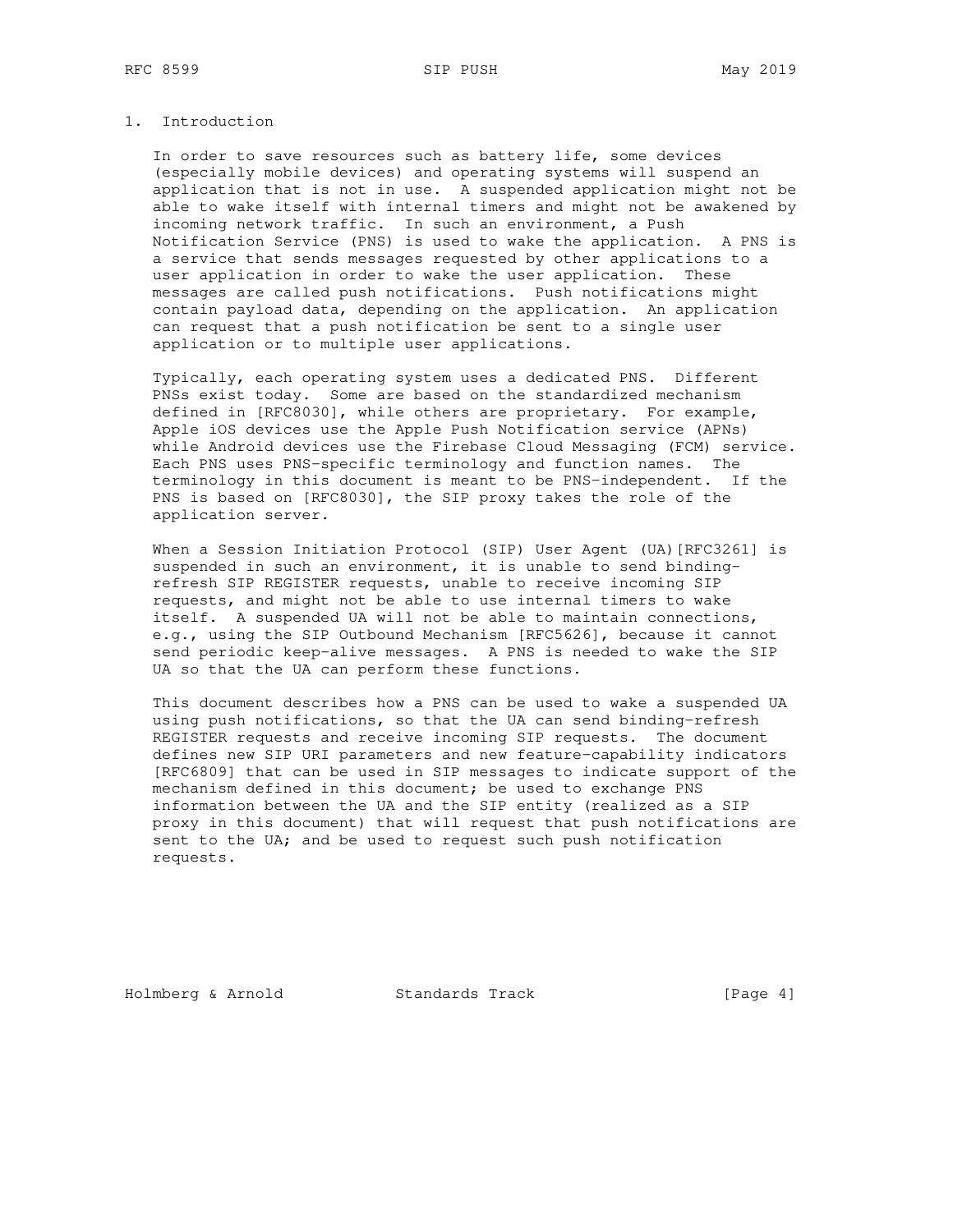NOTE: Even if a UA is able to be awakened by means other than receiving push notifications (e.g., by using internal timers) in order to send periodic binding-refresh REGISTER requests, it might still be useful to suspend the UA between the sending of binding refresh requests (as it will save battery life) and use push notifications to wake the UA when an incoming SIP request UA arrives.

When a UA registers with a PNS (Figure 1), it will receive a unique Push Resource ID (PRID) associated with the push notification registration. The UA will use a REGISTER request to provide the PRID to the SIP proxy, which will then request that push notifications are sent to the UA.

 When the SIP proxy receives a SIP request for a new dialog or a standalone SIP request addressed towards a UA, or when the SIP proxy determines that the UA needs to send a binding-refresh REGISTER request, the SIP proxy will send a push request containing the PRID of the UA to the PNS, which will then send a push notification to the UA. Once the UA receives the push notification, it will be able to send a binding-refresh REGISTER request. The proxy receives the REGISTER request from the UA and forwards it to the SIP registrar [RFC3261]. After accepting the REGISTER request, the SIP registrar sends a 2xx response to the proxy, which forwards the response to the UA. If the push notification request was triggered by a SIP request addressed towards the UA, the proxy can then forward the SIP request to the UA using normal SIP routing procedures. In some cases, the proxy can forward the SIP request without waiting for the SIP 2xx response to the REGISTER request from the SIP registrar. Note that this mechanism necessarily adds delay to responding to requests requiring push notification. The consequences of that delay are discussed in Section 5.6.2.

 If there are Network Address Translators (NATs) between the UA and the proxy, the REGISTER request sent by the UA will create NAT bindings that will allow the incoming SIP request that triggered the push notification to reach the UA.

 NOTE: The lifetime of any NAT binding created by the REGISTER request only needs to be long enough for the SIP request that triggered the push notification to reach the UA.

 Figure 1 shows the generic push notification architecture supported by the mechanism in this document.

 The SIP proxy MUST be in the signaling path of REGISTER requests sent by the UA towards the registrar, and of SIP requests (for a new dialog or a standalone) forwarded by the proxy responsible for the UA's domain (sometimes referred to as home proxy, Serving Call

Holmberg & Arnold Standards Track [Page 5]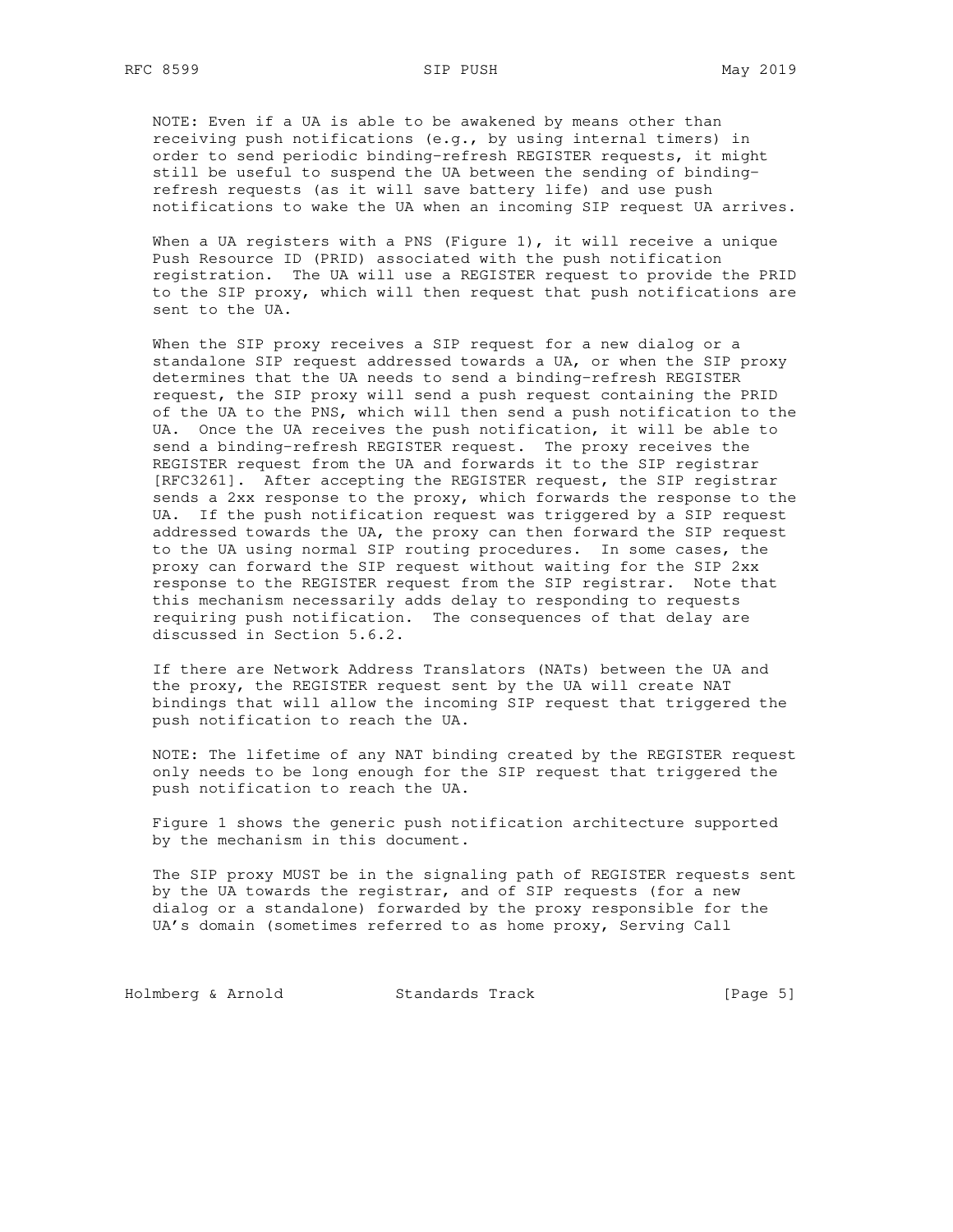Session Control Function (S-CSCF), etc.) towards the UA. The proxy can also be co-located with the proxy responsible for the UA's domain. This will also ensure that the Request-URI of SIP requests (for a new dialog or a standalone) can be matched against contacts in REGISTER requests.

Holmberg & Arnold Standards Track [Page 6]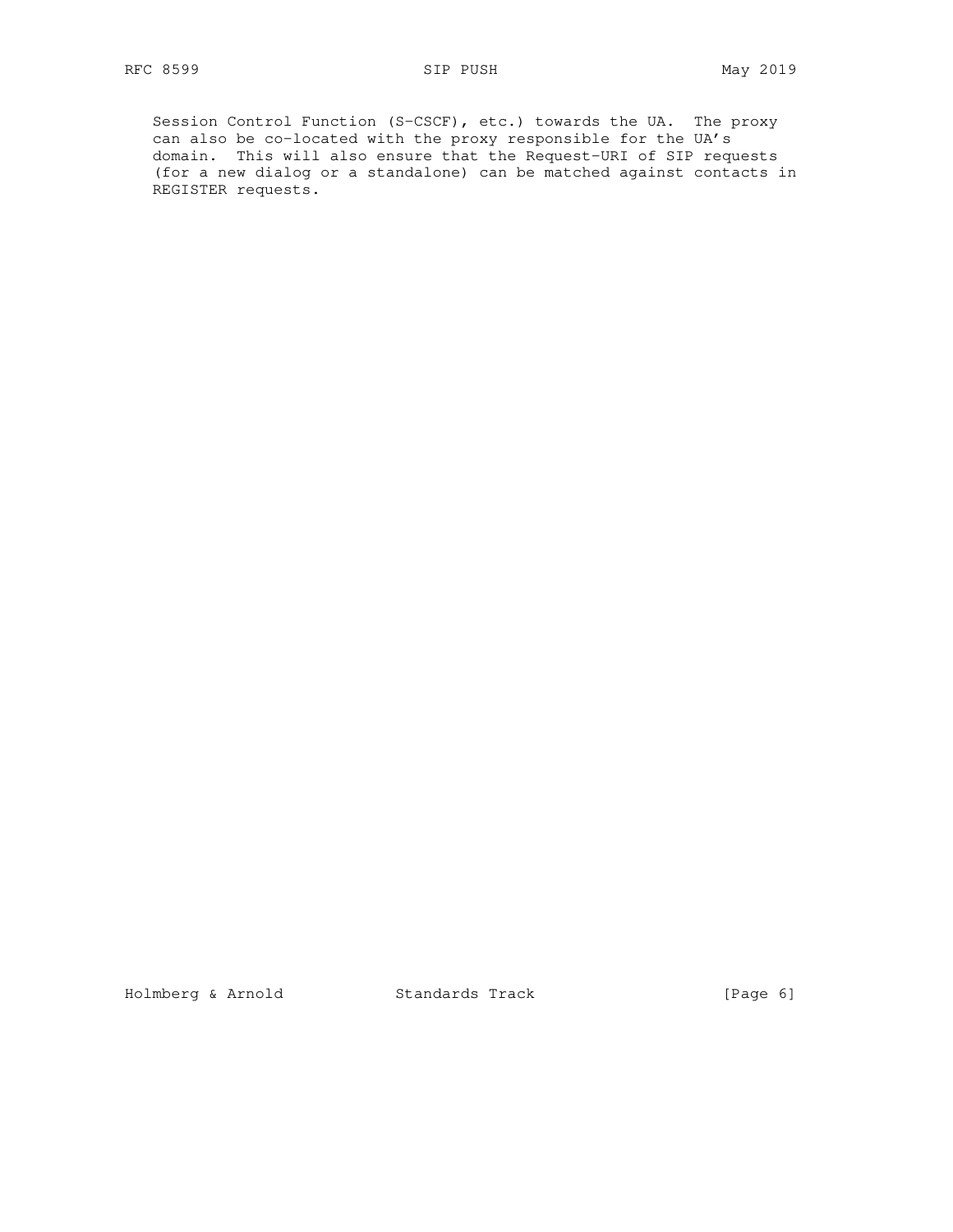| SIP UA                                 | Push<br>Service<br>$+ - - - - - - - +$                     |                     | SIP Proxy  | SIP<br>Registrar /<br>Home Proxy           |
|----------------------------------------|------------------------------------------------------------|---------------------|------------|--------------------------------------------|
| Subscribe                              | -------------->                                            |                     |            |                                            |
| PRID                                   | <----------------                                          |                     |            |                                            |
|                                        | SIP REGISTER (PRID)<br>-=========================          |                     |            |                                            |
|                                        |                                                            |                     |            | SIP REGISTER (PRID)<br>==================> |
|                                        |                                                            |                     | SIP 200 OK | <==================                        |
| SIP 200 OK<br><b>&lt;===========</b> = |                                                            |                     |            |                                            |
|                                        |                                                            |                     |            | SIP INVITE (PRID)<br><==================   |
|                                        |                                                            | Push Request (PRID) |            |                                            |
|                                        | Push Message (PRID)<br><----------------                   | -----------------   |            |                                            |
|                                        | SIP REGISTER (PRID)<br>=================================== |                     |            |                                            |
|                                        |                                                            |                     |            | SIP REGISTER (PRID)<br>==================> |
|                                        |                                                            |                     | SIP 200 OK | <==================                        |
| SIP 200 OK                             | <==========================                                |                     |            |                                            |
| SIP INVITE                             |                                                            |                     |            |                                            |
|                                        | <====================================                      |                     |            |                                            |

Figure 1: SIP Push Information Flow

Holmberg & Arnold Standards Track [Page 7]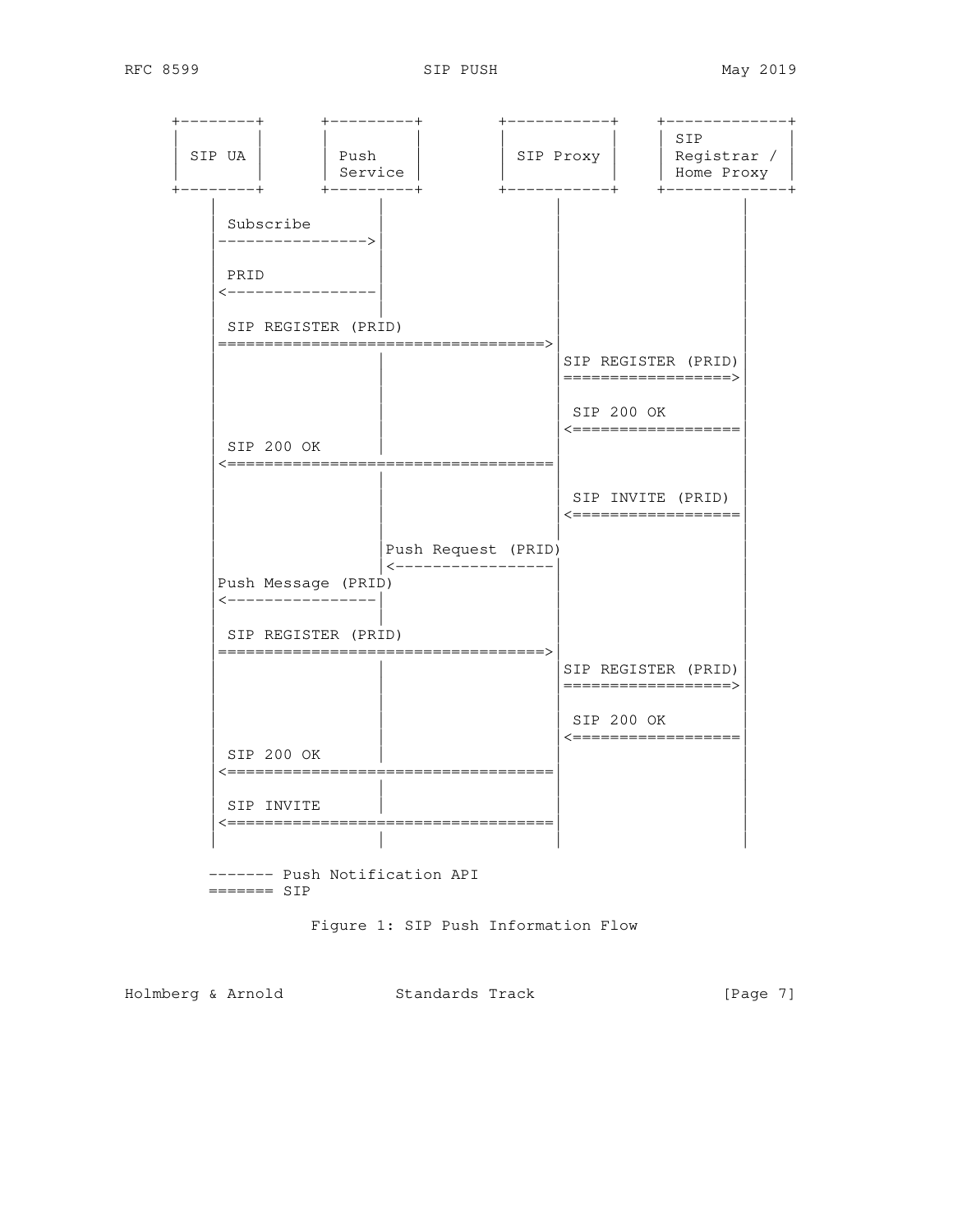Example of a SIP REGISTER request in the flow above:

 REGISTER sip:alice@example.com SIP/2.0 Via: SIP/2.0/TCP alicemobile.example.com:5060;branch=z9hG4bKnashds7 Max-Forwards: 70 To: Alice <sip:alice@example.com> From: Alice <sip:alice@example.com>;tag=456248 Call-ID: 843817637684230@998sdasdh09 CSeq: 1826 REGISTER Contact: <sip:alice@alicemobile.example.com; pn-provider=acme; pn-param=acme-param; pn-prid=ZTY4ZDJlMzODE1NmUgKi0K> Expires: 7200 Content-Length: 0

Figure 2: SIP REGISTER Example

2. Conventions

 The key words "MUST", "MUST NOT", "REQUIRED", "SHALL", "SHALL NOT", "SHOULD", "SHOULD NOT", "RECOMMENDED", "NOT RECOMMENDED", "MAY", and "OPTIONAL" in this document are to be interpreted as described in BCP 14 [RFC2119] [RFC8174] when, and only when, they appear in all capitals, as shown here.

3. Push Resource ID (PRID)

 When a SIP UA registers with a PNS it receives a unique Push Resource ID (PRID), which is a value associated with the registration that can be used to generate push notifications.

The format of the PRID varies depending on the PNS.

 The details regarding discovery of the PNS, and the procedures regarding the push notification registration and maintenance, are outside the scope of this document. The information needed to contact the PNS is typically preconfigured in the operating system of the device.

Holmberg & Arnold Standards Track [Page 8]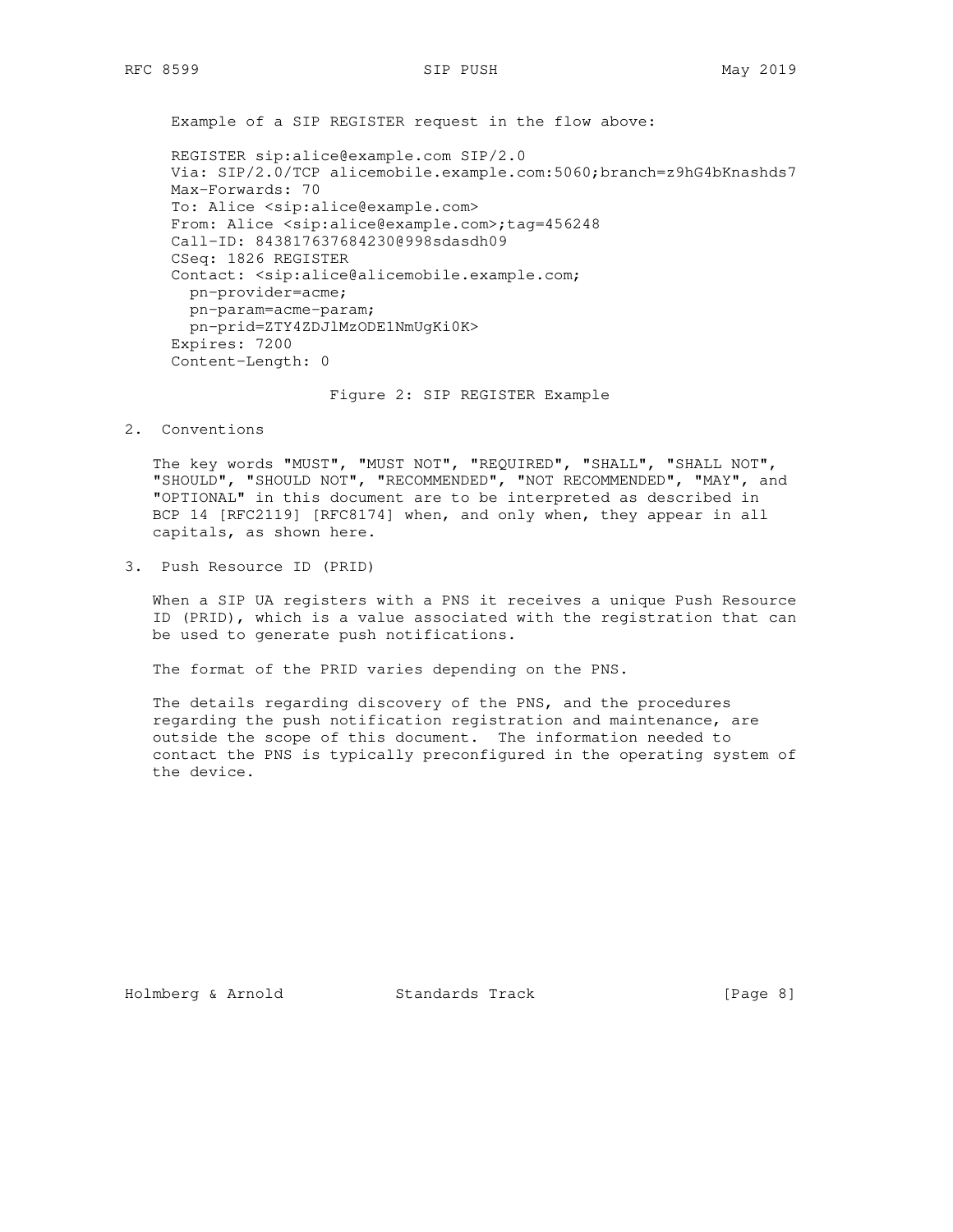## 4. SIP User Agent (UA) Behavior

# 4.1. REGISTER

 This section describes how a SIP UA sends SIP REGISTER requests (either an initial REGISTER request for a binding or a binding refresh REGISTER request) in order to request and disable push notifications from a SIP network, and to query the types of PNSs supported by the SIP network.

 Unless specified otherwise, the normal SIP UA registration procedures [RFC3261] apply. The additional procedures described in this section apply when the REGISTER request contains a 'pn-provider' SIP URI parameter in the Contact header field URI (Figure 2).

 The procedures in this section apply to individual bindings [RFC3261]. If a UA creates multiple bindings (e.g., one for IPv4 and one for IPv6), the UA needs to perform the procedures for each binding.

 NOTE: Since a push notification will trigger the UA to refresh all bindings, if a SIP UA has created multiple bindings, it is preferable if one can ensure that all bindings expire at the same time to help prevent some bindings from being refreshed earlier than needed.

 For privacy and security reasons, a UA MUST NOT insert the SIP URI parameters (except for the 'pn-purr' parameter) defined in this specification in non-REGISTER requests in order to prevent the PNS information associated with the UA from reaching the remote peer. For example, the UA MUST NOT insert the 'pn-prid' SIP URI parameter in the Contact header field URI of an INVITE request. REGISTER requests will not reach the remote peer, as they will be terminated by the registrar of the UA. However, the registrar MUST still ensure that the parameters are not sent to other users, e.g., using the mechanism defined by the SIP event package for registrations [RFC3680]. See Section 13 for more information.

4.1.1. Request Push Notifications

 This section describes the procedures that a SIP UA follows to request push notifications from the SIP network. The procedures assume that the UA has retrieved a PRID from a PNS. The procedures for retrieving the PRID from the PNS are PNS-specific and outside the scope of this specification. See PNS-specific documentation for more details.

Holmberg & Arnold Standards Track [Page 9]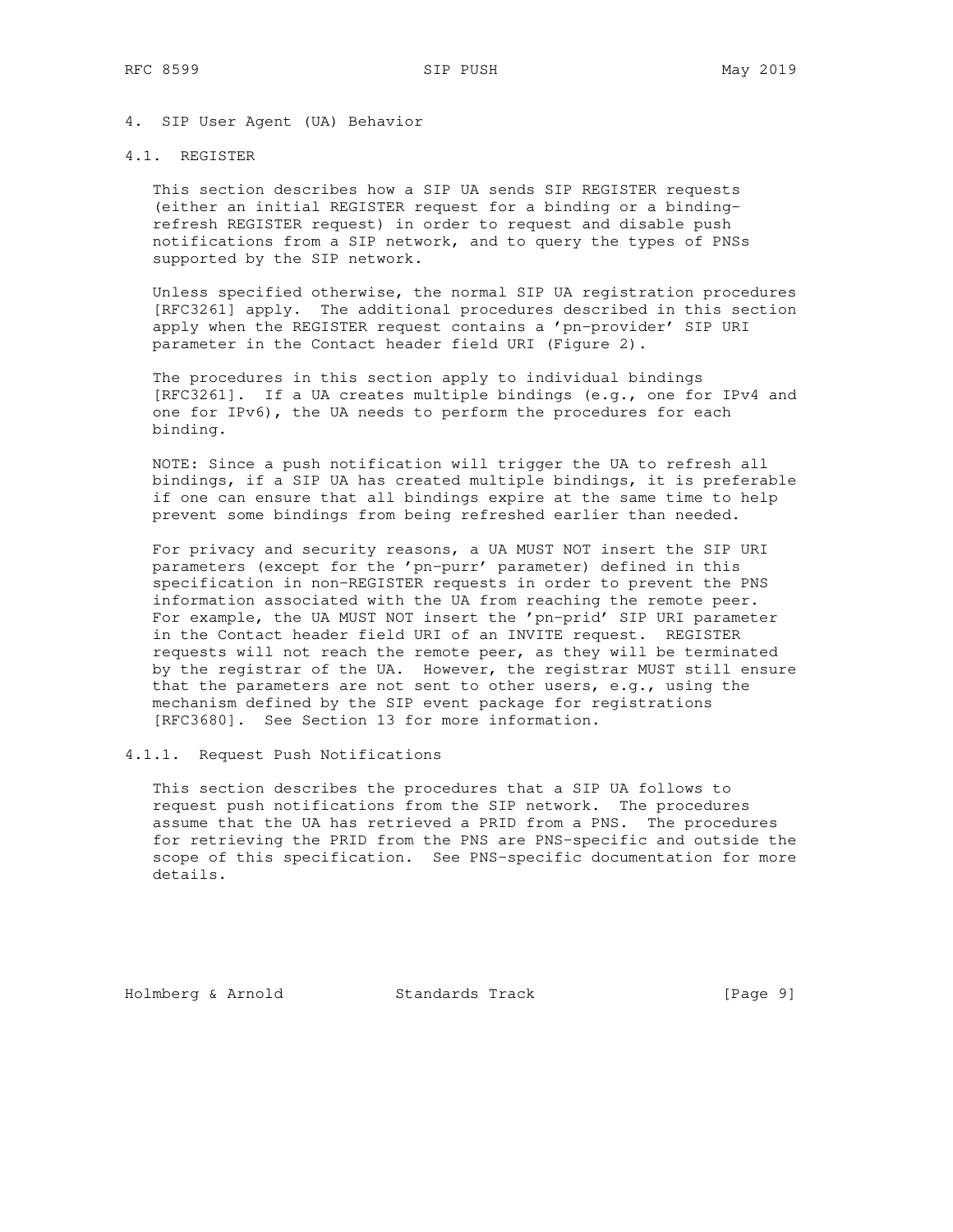This specification does not define a mechanism to explicitly request push notifications from the SIP network for usages other than triggering binding-refresh REGISTER requests (e.g., for sending periodic subscription-refresh SUBSCRIBE requests [RFC6665]), nor does it describe how to distinguish push notifications associated with such usages from the push notifications used to trigger binding refresh REGISTER requests. If a SIP UA wants to use push notifications for other usages, the UA can perform actions associated with such usages (in addition to sending a binding-refresh REGISTER request) whenever it receives a push notification by using the same refresh interval that is used for the binding refreshes.

 To request push notifications from the SIP network, the UA MUST insert the following SIP URI parameters in the SIP Contact header field URI of the REGISTER request: 'pn-provider', 'pn-prid', and 'pn-param' (if required for the specific PNS). The 'pn-provider' URI parameter indicates the type of PNS to be used for the push notifications.

 If the UA receives a 2xx response to the REGISTER request that contains a Feature-Caps header field [RFC6809] with a 'sip.pns' feature-capability indicator, with an indicator value identifying the same type of PNS that was identified by the 'pn-provider' URI parameter in the REGISTER request, it indicates that another SIP Proxy in the SIP network will request that push notifications are sent to the UA. In addition, if the same Feature-Caps header field contains a 'sip.vapid' feature-capability indicator, it indicates that the proxy supports use of the Voluntary Application Server Identification (VAPID) mechanism [RFC8292] to restrict push notifications to the UA.

 NOTE: The VAPID-specific procedures of the SIP UA are outside the scope of this document.

 If the UA receives a non-2xx response to the REGISTER, or if the UA receives a 2xx response that does not contain a Feature-Caps header field [RFC6809] with a 'sip.pns' feature-capability indicator, the UA MUST NOT assume the proxy will request that push notifications are sent to the UA. The actions taken by the UA in such cases are outside the scope of this document.

 If the PRID is only valid for a limited time, then the UA is responsible for retrieving a new PRID from the PNS and sending a binding-refresh REGISTER request with the updated 'pn-\*' parameters. If a PRID is no longer valid, and the UA is not able to retrieve a new PRID, the UA MUST disable the push notifications associated with the PRID (Section 4.1.2).

Holmberg & Arnold Standards Track [Page 10]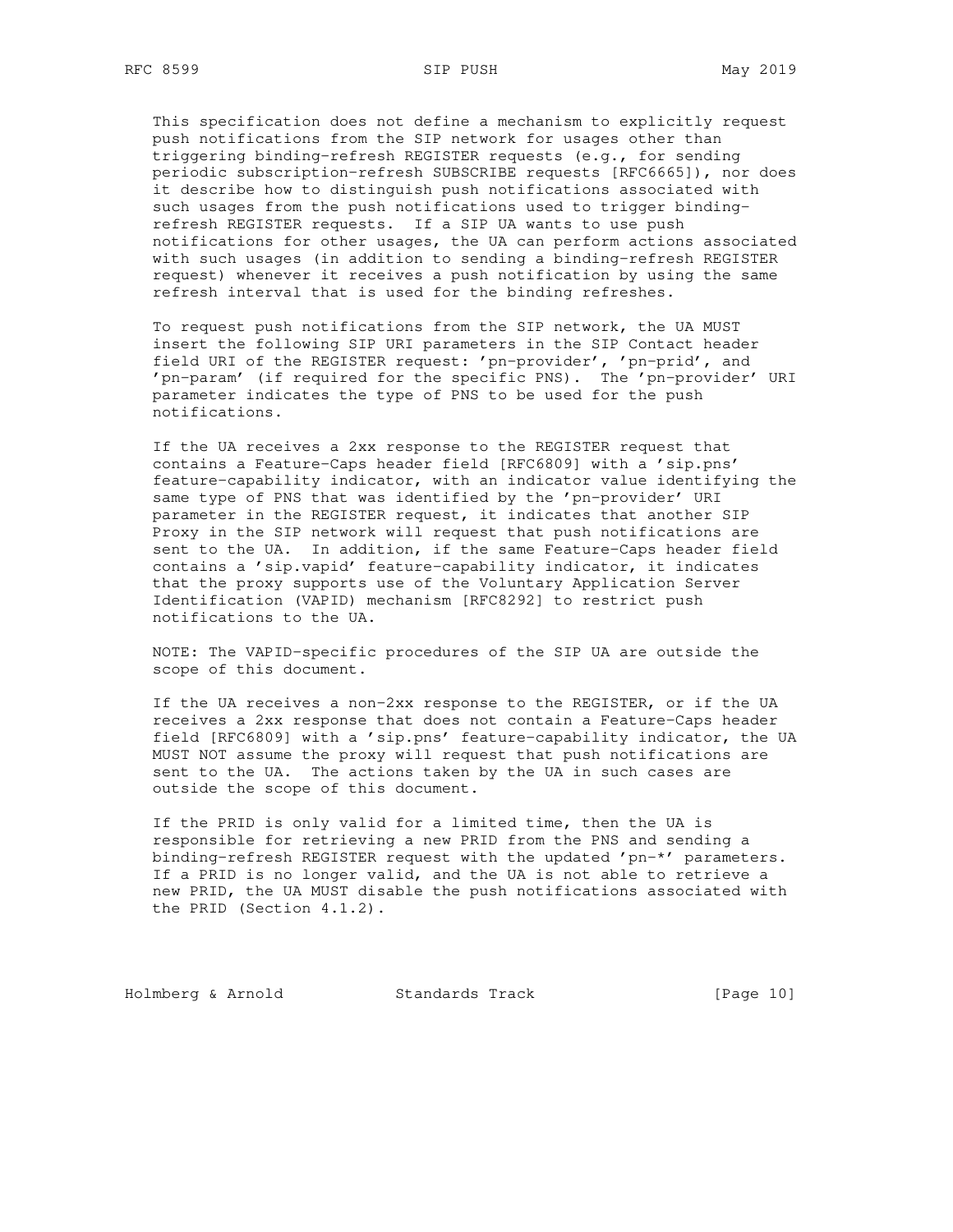## 4.1.2. Disable Push Notifications

When a UA wants to disable previously requested push notifications, the UA SHOULD remove the binding [RFC3261], unless the UA is no longer able to perform SIP procedures (e.g., due to a forced shutdown of the UA), in which case the registrar will remove the binding once it expires. When the UA sends the REGISTER request for removing the binding, the UA MUST NOT insert the 'pn-prid' SIP URI parameter in the Contact header field URI of the REGISTER request. The lack of the parameter informs the SIP network that the UA no longer wants to receive push notifications associated with the PRID.

# 4.1.3. Receive Push Notifications

When a UA receives a push notification, the UA MUST send a binding refresh REGISTER request. The UA MUST insert the same set of 'pn-\*' SIP URI parameters in the SIP Contact header field URI of the REGISTER request that it inserted when it requested push notifications (Section 4.1.1). Note that, in some cases, the PNS might update the PRID value, in which case the UA will insert the new value in the 'pn-prid' SIP URI parameter of the binding-refresh REGISTER request.

 Once the UA has received a 2xx response to the REGISTER request, the UA might receive a SIP request for a new dialog (e.g., a SIP INVITE) or a standalone SIP request (e.g., a SIP MESSAGE) if such a SIP request triggered the proxy to request that the push notification was sent to the UA. Note that, depending on which transport protocol is used, the SIP request might reach the UA before the REGISTER response.

 If the SIP UA has created multiple bindings, the UA MUST send a binding-refresh REGISTER request for each of those bindings when it receives a push notification.

 This specification does not define any usage of push-notification payload. If a SIP UA receives a push notification that contains a payload, the UA can discard the payload but will still send a binding-refresh REGISTER request.

4.1.4. Sending Binding-Refresh Requests Using Non-push Mechanism

 If a UA is able to send binding-refresh REGISTER requests using a non-push mechanism (e.g., using an internal timer that periodically wakes the UA), the UA MUST insert a 'sip.pnsreq' media feature tag [RFC3840] in the Contact header field of each REGISTER request.

Holmberg & Arnold Standards Track [Page 11]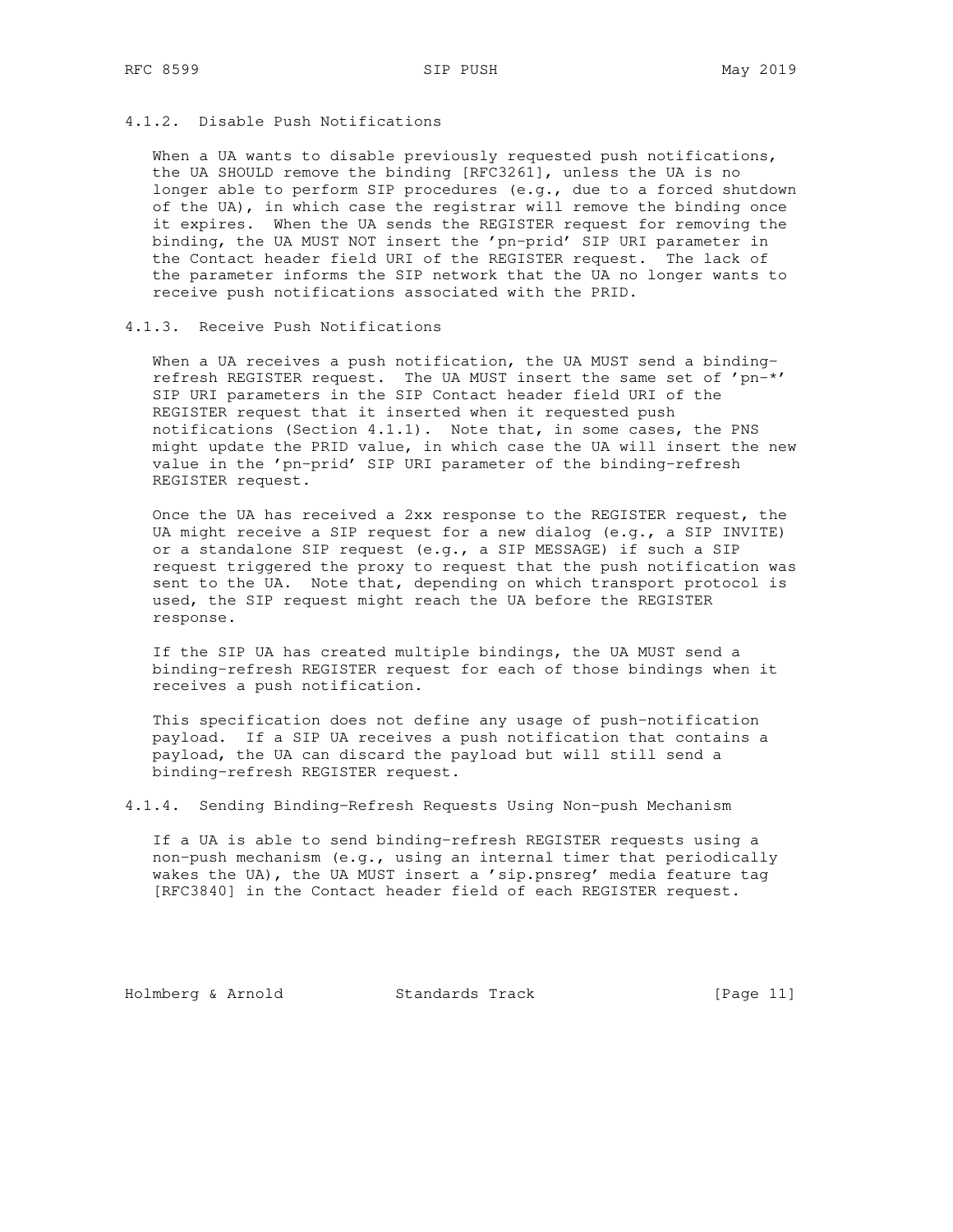RFC 8599 SIP PUSH SIP PUSH May 2019

 If the UA receives a 2xx response to the REGISTER request that contains a Feature-Caps header field with a 'sip.pnsreq' feature capability indicator, the UA MUST send a binding-refresh REGISTER request prior to binding expiration. The indicator value indicates the minimum time (given in seconds), prior to the binding expiration when the UA needs to send the REGISTER request.

 If the UA receives a 2xx response to the REGISTER request that does not contain a Feature-Caps header field with a 'sip.pnsreq' feature capability indicator, the UA SHOULD only send a binding-refresh REGISTER request when it receives a push notification (even if the UA is able to use a non-push mechanism for sending binding-refresh REGISTER requests) or when there are circumstances that require an immediate REGISTER request to be sent (e.g., if the UA is assigned new contact parameters due to a network configuration change).

 Even if the UA is able to send binding-refresh REGISTER requests using a non-push mechanism, the UA MUST still send a binding-refresh REGISTER request whenever it receives a push notification (Section  $4.1.3$ ).

 NOTE: If the UA uses a non-push mechanism to wake and send binding refresh REGISTER requests, such REGISTER requests will update the binding expiration timer, and the proxy does not need to request that a push notification be sent to the UA in order to wake the UA. The proxy will still request that a push notification be sent to the UA when the proxy receives a SIP request addressed towards the UA (Section 5.6.2). This allows the UA to, e.g., use timers for sending binding-refresh REGISTER requests but be suspended (in order to save battery resources, etc.) between sending the REGISTER requests and using push notifications to wake the UA to process incoming calls.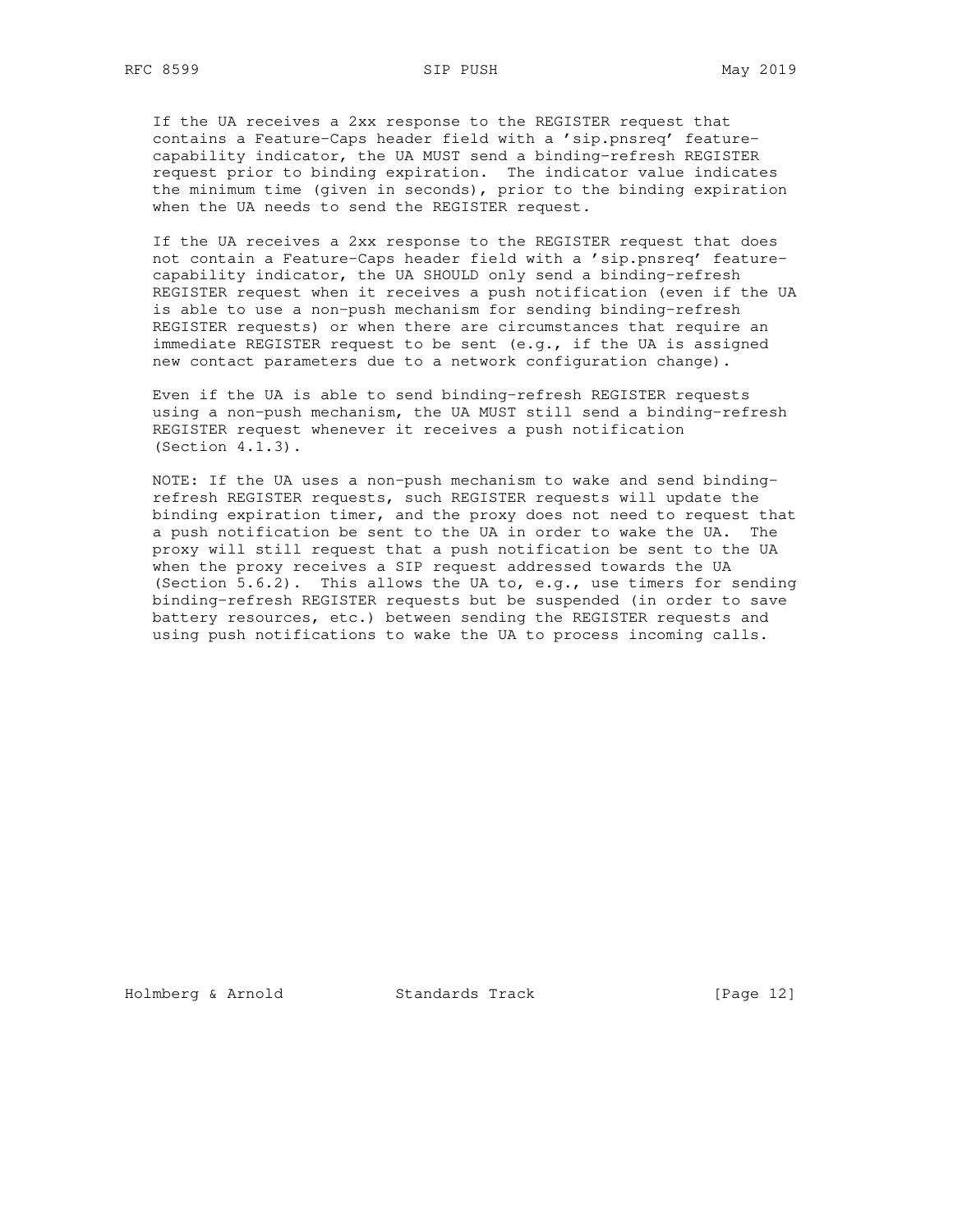```
 Example of a SIP REGISTER request including a 'sip.pnsreg'
 media feature tag:
 REGISTER sip:alice@example.com SIP/2.0
 Via: SIP/2.0/TCP alicemobile.example.com:5060;branch=z9hG4bKnashds7
 Max-Forwards: 70
 To: Alice <sip:alice@example.com>
 From: Alice <sip:alice@example.com>;tag=456248
 Call-ID: 843817637684230@998sdasdh09
 CSeq: 1826 REGISTER
 Contact: <sip:alice@alicemobile.example.com;
  pn-provider=acme;
  pn-param=acme-param;
  pn-prid=ZTY4ZDJlMzODE1NmUgKi0K>;
   +sip.pnsreg
 Expires: 7200
 Content-Length: 0
 Example of a SIP REGISTER response including a 'sip.pnsreg'
 media feature tag and a 'sip.pnsreq' feature-capability indicator:
 SIP/2.0 200 OK
 Via: SIP/2.0/TCP alicemobile.example.com:5060;branch=z9hG4bKnashds7
 To: Alice <sip:alice@example.com>;tag=123987
From: Alice <sip:alice@example.com>;tag=456248
 Call-ID: 843817637684230@998sdasdh09
 CSeq: 1826 REGISTER
 Contact: <sip:alice@alicemobile.example.com;
  pn-provider=acme;
  pn-param=acme-param;
  pn-prid=ZTY4ZDJlMzODE1NmUgKi0K>;
  +sip.pnsreg
 Feature-Caps: *;+sip.pns="acme";+sip.pnsreg="121"
 Expires: 7200
 Content-Length: 0
   Figure 3: SIP REGISTER When Using Non-push Mechanism Example
```

```
4.1.5. Query Network PNS Capabilities
```
 This section describes how a SIP UA can query the types of PNSs supported by a SIP network, and PNS-related capabilities (e.g., support of the VAPID mechanism). When a UA performs a query, it does not request push notifications from the SIP network. Therefore, the UA can perform the query before it has registered to a PNS and received a PRID.

Holmberg & Arnold Standards Track [Page 13]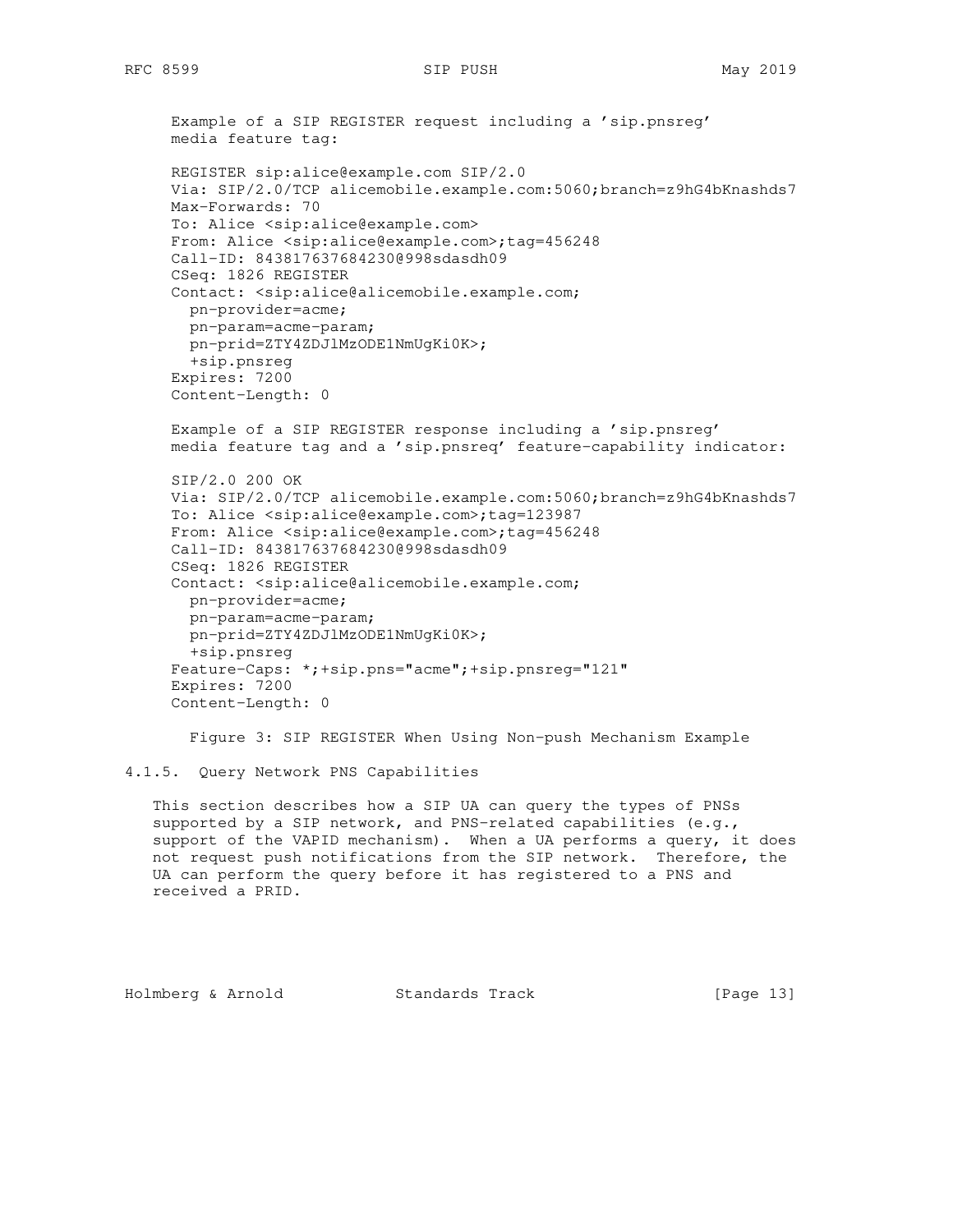In order to perform a query, the UA MUST insert a 'pn-provider' SIP URI parameter in the Contact header field URI of the REGISTER request:

- o If the UA inserts a 'pn-provider' parameter value, indicating support of a type of PNS, the SIP network will only inform the UA whether that type of PNS is supported.
- o If the UA does not insert a 'pn-provider' parameter value (i.e., it inserts an "empty" 'pn-provider' parameter), the SIP network will inform the UA about all types of PNSs supported by the network. This is useful, e.g., if the UA supports more than one type of PNS. Note that it is not possible to insert multiple parameter values in the 'pn-provider' parameter.

 The UA MUST NOT insert a 'pn-prid' SIP URI parameter in the Contact header field URI of the REGISTER request.

 If the UA receives a 2xx response to the REGISTER request, the response will contain one or more Feature-Caps header fields with a 'sip.pns' feature-capability indicator, indicating the types of PNSs supported by the SIP network. If the UA inserted a 'pn-provider' SIP URI parameter value in the REGISTER request, the response will only indicate whether the SIP network supports the type of PNS supported by the UA.

 If the UA receives a 555 (Push Notification Service Not Supported) response to the REGISTER request, and if the UA inserted a 'pn-provider' SIP URI parameter in the REGISTER request, the response indicates that the network does not support the type of PNS that the UA indicated support of. If the UA did not insert a 'pn-provider' parameter in the REGISTER request, the response indicates that the network does not support any type of PNS while still supporting the 555 (Push Notification Service Not Supported) response.

 NOTE: It is optional for a UA to perform a query before it requests push notifications from the SIP network.

- 5. SIP Proxy Behavior
- 5.1. PNS Provider

 The type of PNS is identified by the 'pn-provider' SIP URI parameter. In some cases, there might only be one PNS provider for a given type of PNS, while in other cases there might be multiple providers. The 'pn-param' SIP URI parameter will provide more details associated with the actual PNS provider to be used.

Holmberg & Arnold Standards Track [Page 14]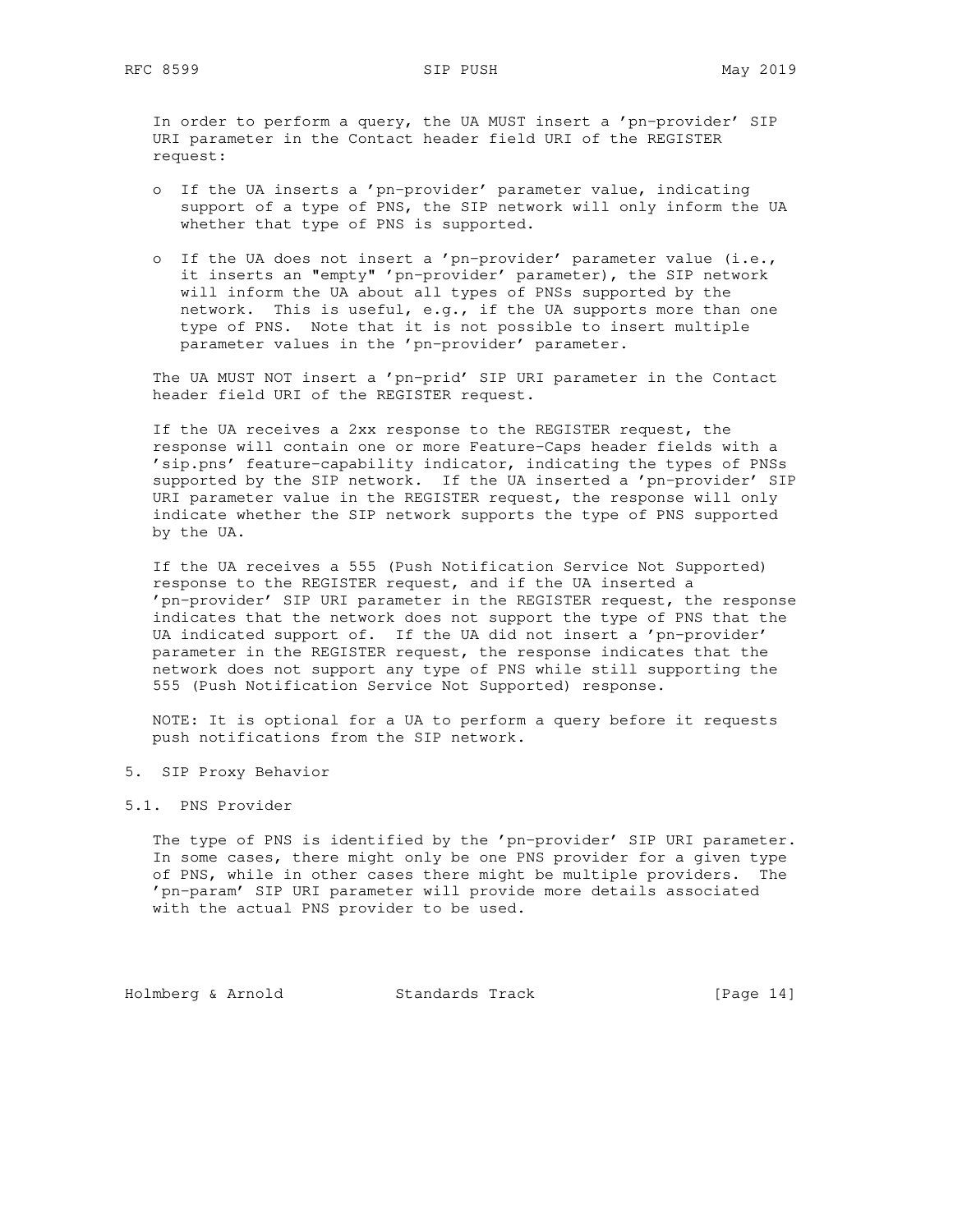The protocol and format used for the push notification requests are PNS-specific, and the details for constructing and sending a push notification request are outside the scope of this specification.

5.2. SIP Request Push Bucket

When a SIP proxy receives a SIP request addressed towards a UA, that will trigger the proxy to request that a push notification be sent to the UA. The proxy will place the request in storage (referred to as the SIP Request Push Bucket) and the proxy will start a timer (referred to as the Bucket Timer) associated with the transaction. A SIP request is removed from the bucket when one of the following has occurred: the proxy forwards the request towards the UA, the proxy sends an error response to the request, or the Bucket Timer times out. The detailed procedures are described in the sections below.

 Exactly how the SIP Request Push Bucket is implemented is outside the scope of this document. One option is to use the PRID as a key to search for SIP requests in the bucket. Note that mid-dialog requests (Section 6) do not carry the PRID in the SIP request itself.

## 5.3. SIP URI Comparison Rules

 By default, a SIP proxy uses the URI comparison rules defined in [RFC3261]. However, when a SIP proxy compares the Contact header field URI of a 2xx response to a REGISTER request with a Request-URI of a SIP request in the SIP Request Push Bucket (Section 5.2), the proxy uses the URI comparison rules with the following additions: the 'pn-prid', 'pn-provider', and 'pn-param' SIP URI parameters MUST also match. If a 'pn-\*' parameter is present in one of the compared URIs but not in the other URI, there is no match.

 If only the 'pn-\*' SIP URI parameters listed above match, but other parts of the compared URIs do not match, a proxy MAY still consider the comparison successful based on local policy. This can occur in a race condition when the proxy compares the Contact header field URI of a 2xx response to a REGISTER request with a Request-URI of a SIP request in the SIP Request Push Bucket (Section 5.2) if the UA had modified some parts of the Contact header field URI in the REGISTER request but the Request-URI of the SIP request in the SIP Request Push Bucket still contains the old parts.

## 5.4. Indicate Support of Type of PNS

 A SIP proxy uses feature-capability indicators [RFC6809] to indicate support of types of PNSs and additional features (e.g., VAPID) associated with the type of PNS. A proxy MUST use a separate Feature-Cap header field for each supported type of PNS. A feature-

Holmberg & Arnold Standards Track [Page 15]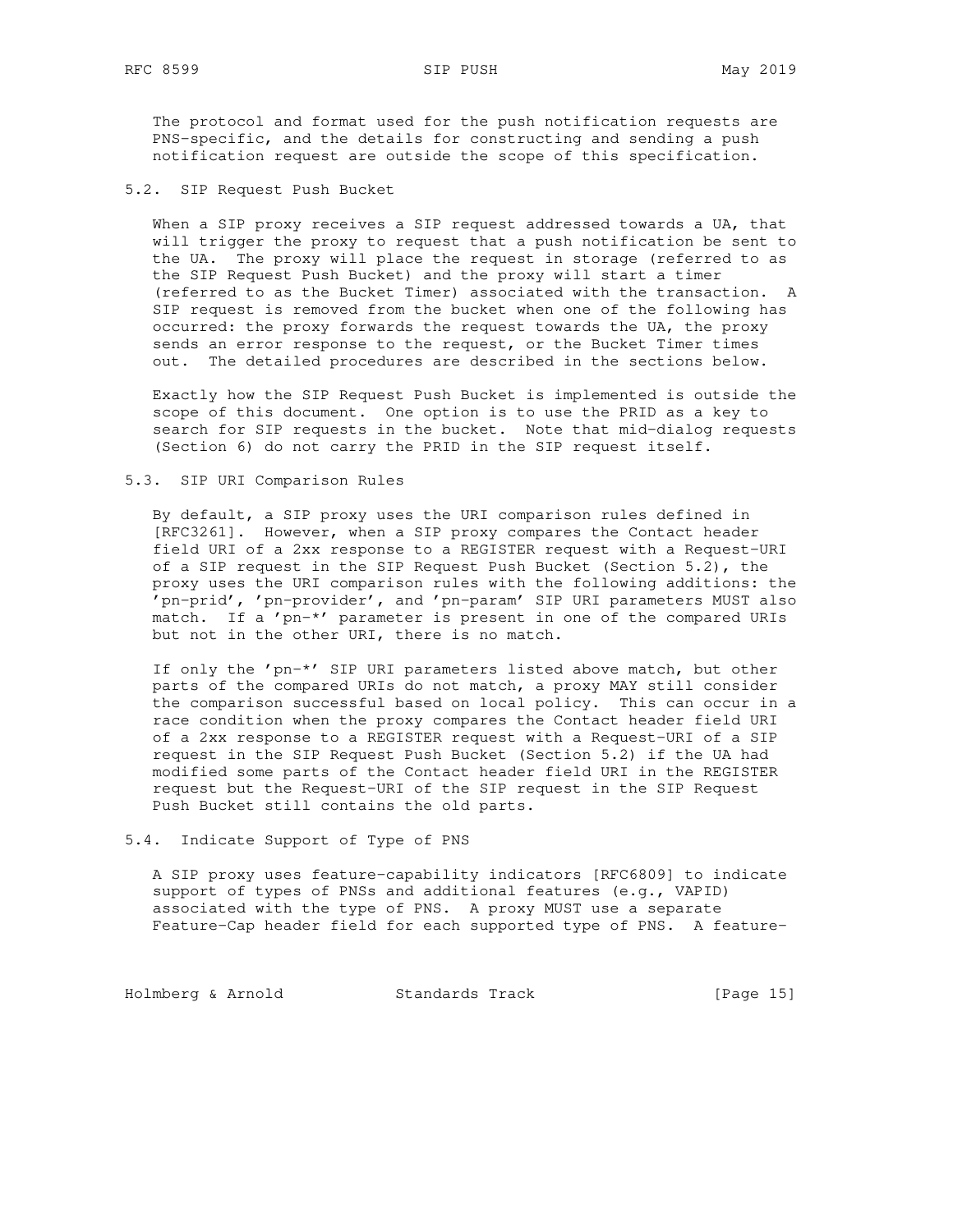capability indicator that indicates support of an additional feature associated with a given type of PNS MUST be inserted in the same Feature-Caps header field that is used to indicate support of the type of PNS.

 This specification defines the following feature-capability indicators that a proxy can use to indicate support of additional features associated with a given type of PNS: 'sip.vapid', 'sip.pnsreg', and 'sip.pnspurr'. These feature-capability indicators MUST only be inserted in a Feature-Caps header field that also contains a 'sip.pns' feature-capability indicator.

## 5.5. Trigger Periodic Binding Refresh

 In order to request that a push notification be sent to a SIP UA, a SIP proxy needs to have information about when a binding will expire. The proxy needs to be able to retrieve the information from the registrar using some mechanism or run its own registration timers. Such mechanisms are outside the scope of this document but could be implemented, e.g., by using the SIP event package for registrations mechanism [RFC3680].

 When the proxy receives an indication that the UA needs to send a binding-refresh REGISTER request, the proxy will request that a push notification be sent to the UA.

 Note that the push notification needs to be requested early enough for the associated binding-refresh REGISTER request to reach the registrar before the binding expires. It is RECOMMENDED that the proxy requests the push notification at least 120 seconds before the binding expires.

 If the UA has indicated, using the 'sip.pnsreg' media feature tag, that it is able to wake itself using a non-push mechanism in order to send binding-refresh REGISTER requests, and if the proxy does not receive a REGISTER request prior to 120 seconds before the binding expires, the proxy MAY request that a push notification be sent to the UA to trigger the UA to send a binding-refresh REGISTER request.

 NOTE: As described in Section 4.1.5, a UA might send a REGISTER request without including a 'pn-prid' SIP URI parameter in order to retrieve push notification capabilities from the network before the UA expects to receive push notifications from the network. A proxy will not request that push notifications are sent to a UA that has not provided a 'pn-prid' SIP URI parameter (Section 5.6.2).

Holmberg & Arnold Standards Track [Page 16]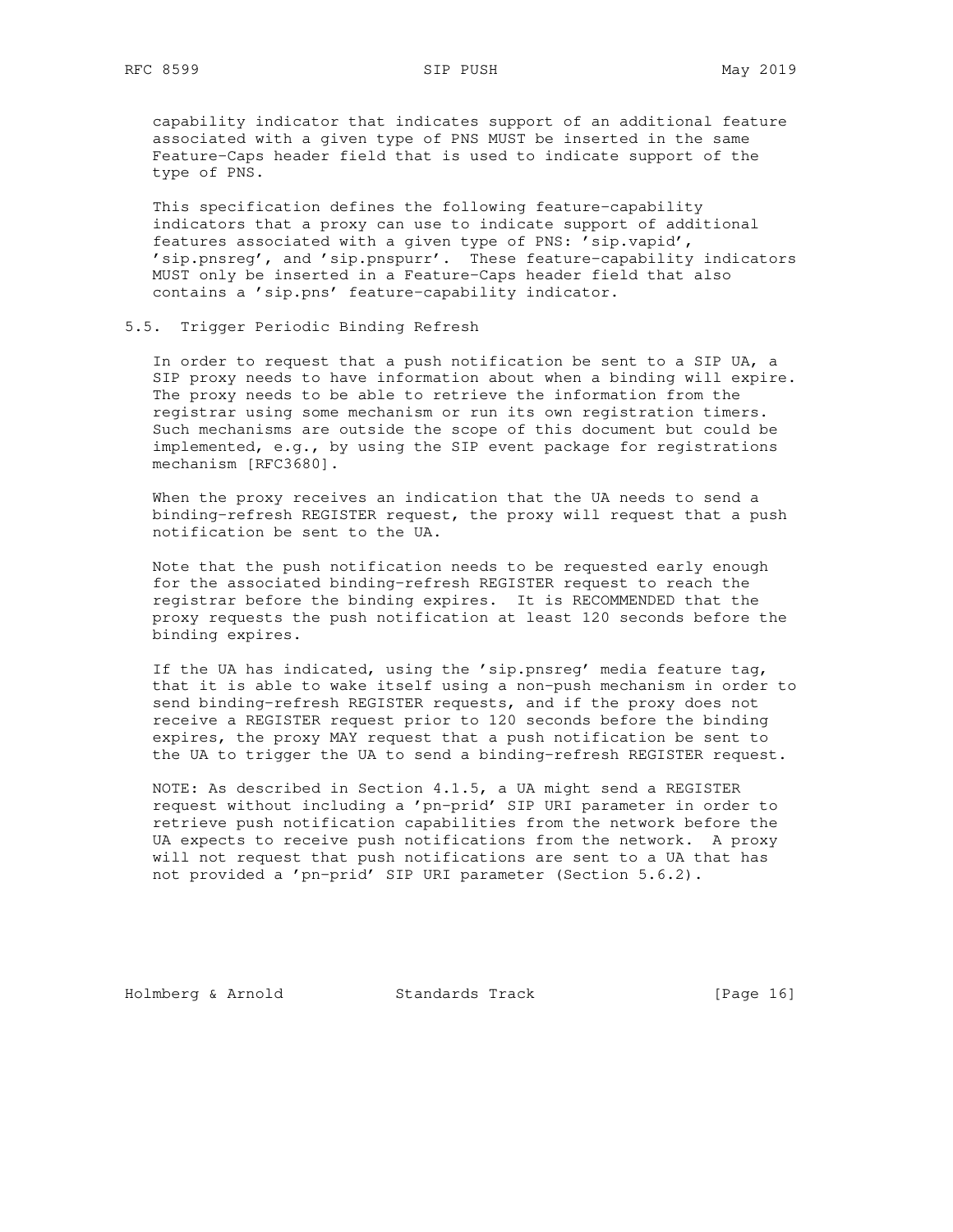If the proxy receives information that a binding associated with a PRID has expired, or that a binding has been removed, the proxy MUST NOT request that further push notifications are sent to the UA using that PRID.

- 5.6. SIP Requests
- 5.6.1. REGISTER

 This section describes how a SIP proxy processes SIP REGISTER requests (initial REGISTER request for a binding or a binding-refresh REGISTER request).

 The procedures in this section apply when the REGISTER request contains a 'pn-provider' SIP URI parameter in the Contact header field URI. In other cases, the proxy MUST skip the procedures in this section and process the REGISTER request using normal SIP procedures.

5.6.1.1. Request Push Notifications

 This section describes the SIP proxy procedures when a SIP UA requests push notifications from the SIP network.

 The procedures in this section apply when the SIP REGISTER request contains, in addition to the 'pn-provider' SIP URI parameter, a 'pn-prid' SIP URI parameter in the Contact header field URI of the request.

 When a proxy receives a REGISTER request that contains a Feature-Caps header field with a 'sip.pns' feature-capability indicator, it indicates that another proxy between this proxy and the UA supports the type of PNS supported by the UA, and will request that push notifications are sent to the UA. In such case, the proxy MUST skip the rest of the procedures in this section and process the REGISTER request using normal SIP procedures.

 When a proxy receives a REGISTER request that does not contain a Feature-Caps header field with a 'sip.pns' feature-capability indicator, the proxy processes the request according to the procedures below:

 o If the proxy does not support the type of PNS supported by the UA, or if the REGISTER request does not contain all information required for the type of PNS, the proxy SHOULD forward the request towards the registrar and skip the rest of the procedures in this section. If the proxy knows (by means of local configuration) that no other proxies between itself and the registrar support the

Holmberg & Arnold Standards Track [Page 17]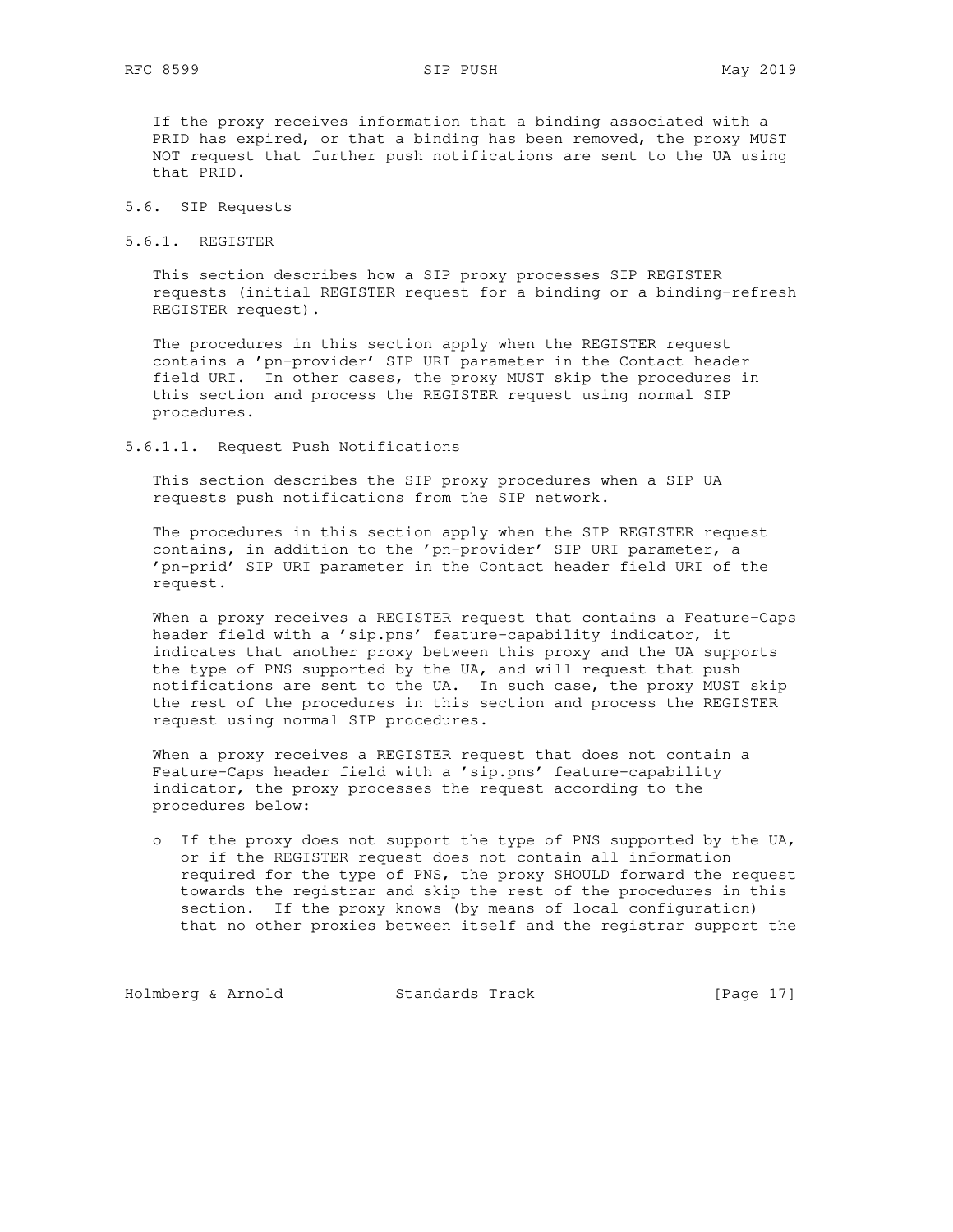type of PNS supported by the UA, the proxy MAY send a SIP 555 (Push Notification Service Not Supported) response instead of forwarding the request.

- o If the proxy supports the type of PNS supported by the UA, but considers the requested binding expiration interval [RFC3261] to be too short (see below), the proxy MUST either send a 423 (Interval Too Brief) response to the REGISTER request or forward the request towards the registrar and skip the rest of the procedures in this section.
- o If the proxy supports the type of PNS supported by the UA, the proxy MUST indicate support of that type of PNS (Section 5.4) in the REGISTER request before it forwards the request towards the registrar. This will inform proxies between the proxy and the registrar that the proxy supports the type of PNS supported by the UA, and that the proxy will request that push notifications are sent to the UA.

 A binding expiration interval MUST be considered too short if the binding would expire before the proxy can request that a push notification be sent to the UA to trigger the UA to send a binding refresh REGISTER request. The proxy MAY consider the interval too short based on its own policy so as to reduce load on the system.

When a proxy receives a 2xx response to the REGISTER request, if the proxy indicated support of a type of PNS in the REGISTER request (see above), the proxy performs the following actions:

- o If the proxy considers the binding expiration interval indicated by the registrar too short (see above), the proxy forwards the response towards the UA and MUST skip the rest of the procedures in this section.
- o The proxy MUST indicate support of the same type of PNS in the REGISTER response. In addition:
	- \* If the proxy supports the VAPID mechanism [RFC8292], the proxy MUST indicate support of the mechanism, using the 'sip.vapid' feature-capability indicator, in the REGISTER response. The indicator value contains the public key identifying the proxy. The proxy MUST determine whether the PNS provider supports the VAPID mechanism before it indicates support of it.

Holmberg & Arnold Standards Track [Page 18]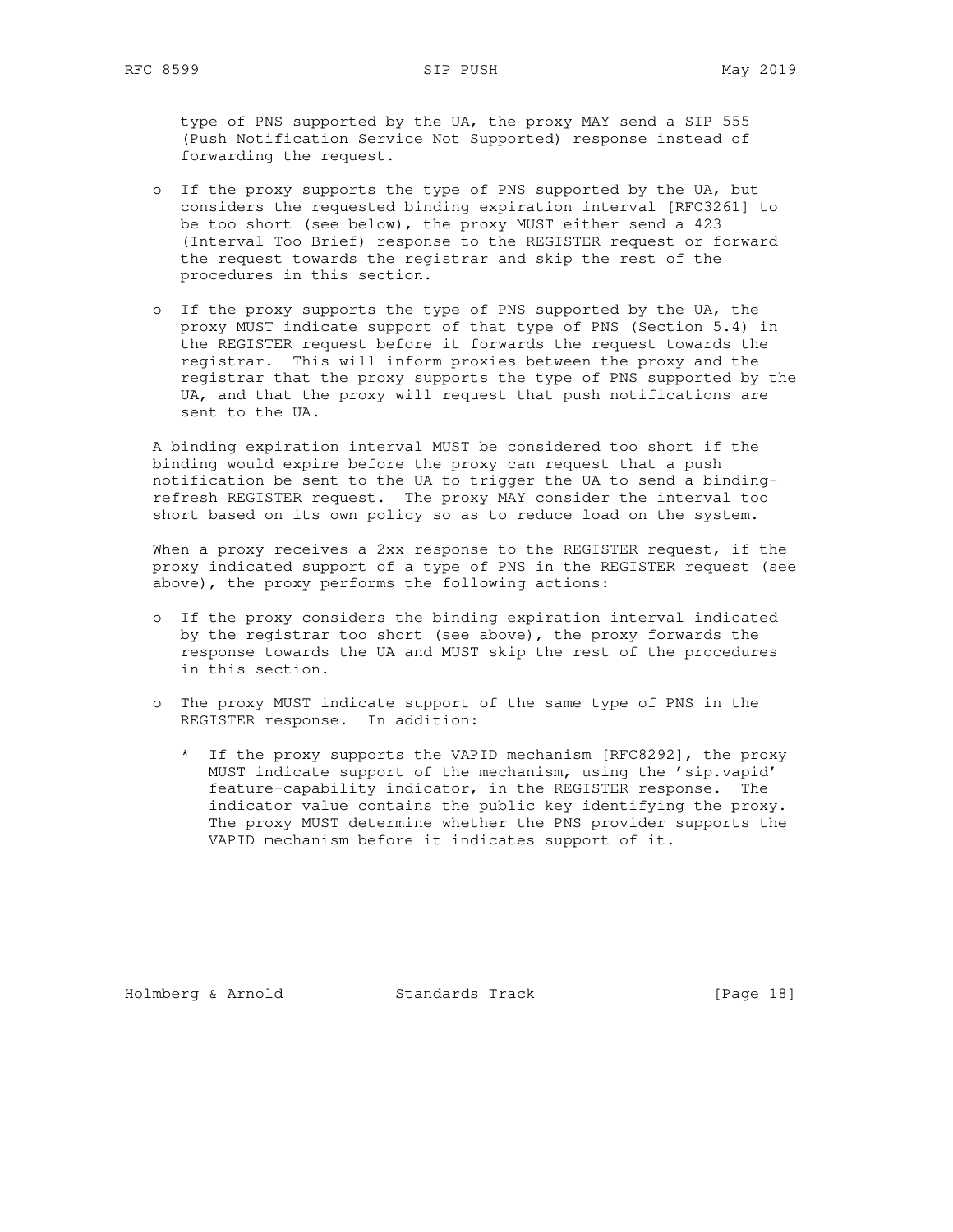\* If the proxy received a 'sip.pnsreg' media feature tag in the REGISTER request, the proxy SHOULD insert a 'sip.pnsreg' feature-capability indicator with an indicator value bigger than 120 in the response, unless the proxy always wants to request that push notifications are sent to the UA in order to trigger the UA to send a binding-refresh REGISTER request.

### 5.6.1.2. Query Network PNS Capabilities

 This section describes the SIP proxy procedures when a SIP UA queries about the push-notification support in the SIP network (Section 4.1.5).

 The procedures in this section apply when the REGISTER request contains a 'pn-provider' SIP URI parameter, but does not contain a 'pn-prid' SIP URI parameter in the Contact header field URI of the REGISTER request.

 When a proxy receives a REGISTER request that contains a 'pn-provider' SIP URI parameter indicating the type of PNS supported by the UA, the proxy MUST perform the following actions:

- o If the proxy supports the type of PNS supported by the UA, the proxy MUST indicate support of that type of PNS (Section 5.4) in the REGISTER request before it forwards the request towards the registrar. This will inform any other proxies between the proxy and the registrar that the proxy supports the type of PNS supported by the UA.
- o If the proxy does not support the type of PNS supported by the UA, and if the REGISTER request contains Feature-Caps header fields indicating support of one or more types of PNSs, the proxy forwards the request towards the registrar.
- o If the proxy does not support the type of PNS supported by the UA, and if the REGISTER request does not contain Feature-Caps header fields indicating support of one or more types of PNSs, the proxy MUST either forward the request towards the registrar or send a SIP 555 (Push Notification Service Not Supported) response towards the UA. The proxy MUST NOT send a SIP 555 (Push Notification Service Not Supported) response unless it knows (by means of local configuration) that no other proxy supports any of the types of PNSs supported by the UA.

When a proxy receives a REGISTER request, and the 'pn-provider' SIP URI parameter does not contain a parameter value, the proxy MUST indicate support of each type of PNS supported by the proxy before it forwards the request towards the registrar.

Holmberg & Arnold Standards Track [Page 19]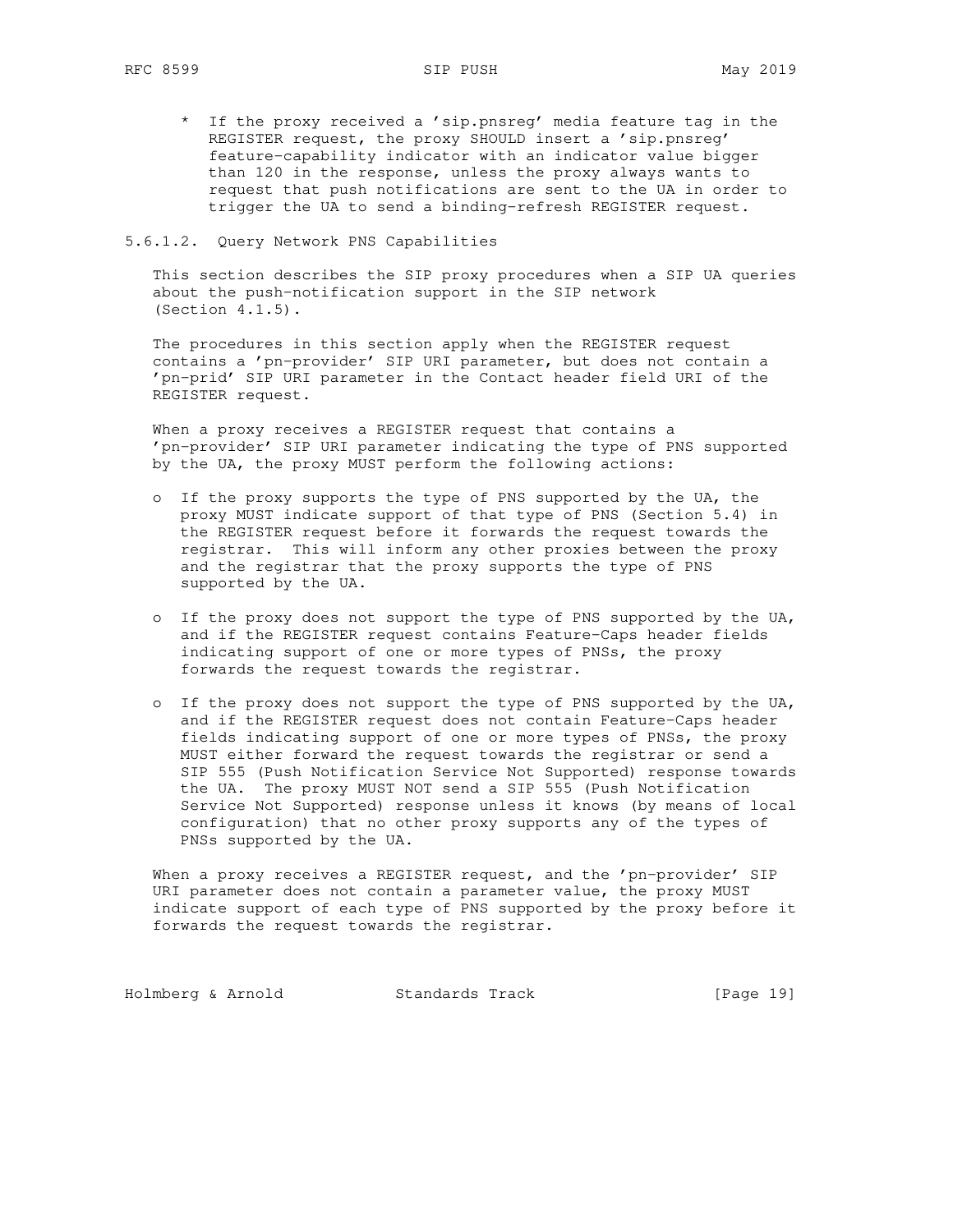When a proxy receives a 2xx response to the REGISTER request, if the proxy had indicated support of one or more types of PNSs in the REGISTER request (see above), the proxy MUST indicate support of the same set of types of PNSs in the response. In addition, if the proxy supports the VAPID mechanism for one or more types of PNSs, the proxy MUST indicate support of the mechanism for those PNSs in the response.

5.6.2. Initial Request for Dialog or Standalone Request

 The procedures in this section apply when a SIP proxy has indicated that it will request that push notifications are sent to the SIP UA.

When the proxy receives a SIP request for a new dialog  $(e,q., a$  SIP INVITE request) or a standalone SIP request (e.g., a SIP MESSAGE request) addressed towards a SIP UA, if the Request-URI of the request contains a 'pn-provider', a 'pn-prid', and a 'pn-param' (if required for the specific PNS provider) SIP URI parameter, the proxy requests that a push notification be sent to the UA using the information in the 'pn-\*' SIP URI parameters. The proxy then places the SIP request in the SIP Request Push Bucket. The push notification will trigger the UA to send a binding-refresh REGISTER request that the proxy will process as described in Section 5.6.1. In addition, the proxy MUST store the Contact URI of the REGISTER request during the lifetime of the REGISTER transaction.

 NOTE: If the proxy receives a SIP request that does not contain the 'pn-\*' SIP URI parameters listed above, the proxy processing of the request is based on local policy. If the proxy also serves requests for UAs that do not use the SIP push mechanism, the proxy can forward the request towards the UA. Otherwise, the proxy can reject the request.

 When the proxy receives a 2xx response to the REGISTER request, the proxy performs the following actions:

- o The proxy processes the REGISTER response as described in Section 5.6.1.
- o The proxy checks whether the SIP Request Push Bucket contains a SIP request associated with the REGISTER transaction by comparing (Section 5.3) the Contact header field URI in the REGISTER response with the Request-URIs of the SIP requests in the bucket. If there is a match, the proxy MUST remove the SIP request from the bucket and forward it towards the UA.

Holmberg & Arnold Standards Track [Page 20]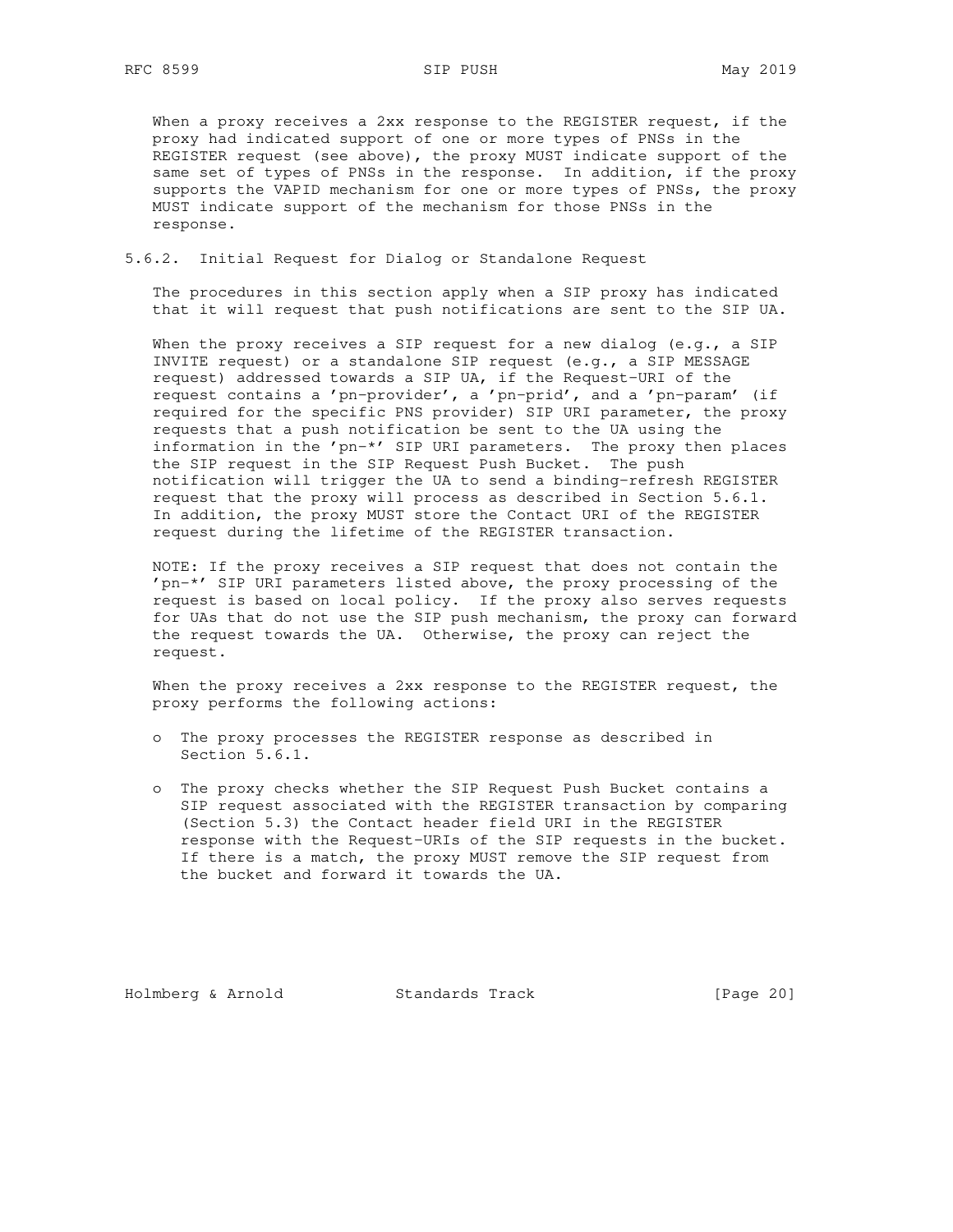The reason the proxy needs to wait for the REGISTER response before forwarding a SIP request towards a UA is to make sure that the REGISTER request has been accepted by the registrar, and that the UA that initiated the REGISTER request is authorized to receive messages for the Request-URI.

 If the proxy receives a non-2xx response to the REGISTER request, the proxy compares the Contact URI stored from the REGISTER request (see above) with the Request-URIs of the SIP requests in the SIP Request Push Bucket. If there is a match, the proxy SHOULD remove the associated request from the bucket and send an error response to the request. It is RECOMMENDED that the proxy sends either a 404 (Not Found) response or a 480 (Temporarily Unavailable) response to the SIP request, but other response codes can be used as well. However, if the REGISTER response is expected to trigger a new REGISTER request from the UA (e.g., if the registrar is requesting the UA to perform authentication), the proxy MAY keep the SIP request in the bucket.

 If the push notification request fails (see PNS-specific documentation for details), the proxy MUST remove the SIP request from the bucket and send an error response to the SIP request. It is RECOMMENDED that the proxy sends either a 404 (Not Found) response or a 480 (Temporarily Unavailable) response, but other response codes can be used as well.

 After the proxy has requested that a push notification be sent to a UA, if the proxy does not receive a REGISTER response with a Contact URI that matches the Request-URI of the SIP request before the Bucket Timer (Section 5.2) associated with the SIP request times out, the proxy MUST remove the SIP request from the SIP Request Push Bucket (Section 5.2) and send a 480 (Temporarily Unavailable) response. The Bucket Timer time-out value is set based on local policy, taking the guidelines below into consideration.

 As discussed in [RFC4320] and [RFC4321], non-INVITE transactions must complete immediately or risk losing a race, which results in stress on intermediaries and state misalignment at the endpoints. The mechanism defined in this document inherently delays the final response to any non-INVITE request that requires a push notification. In particular, if the proxy forwards the SIP request towards the SIP UA, the SIP UA accepts the request, but the transaction times out at the sender before it receives the successful response, this will cause state misalignment between the endpoints (the sender considers the transaction a failure, while the receiver considers the transaction a success). The SIP proxy needs to take this into account when it sets the value of the Bucket Timer associated with the transaction, to make sure that the error response (triggered by a

Holmberg & Arnold Standards Track [Page 21]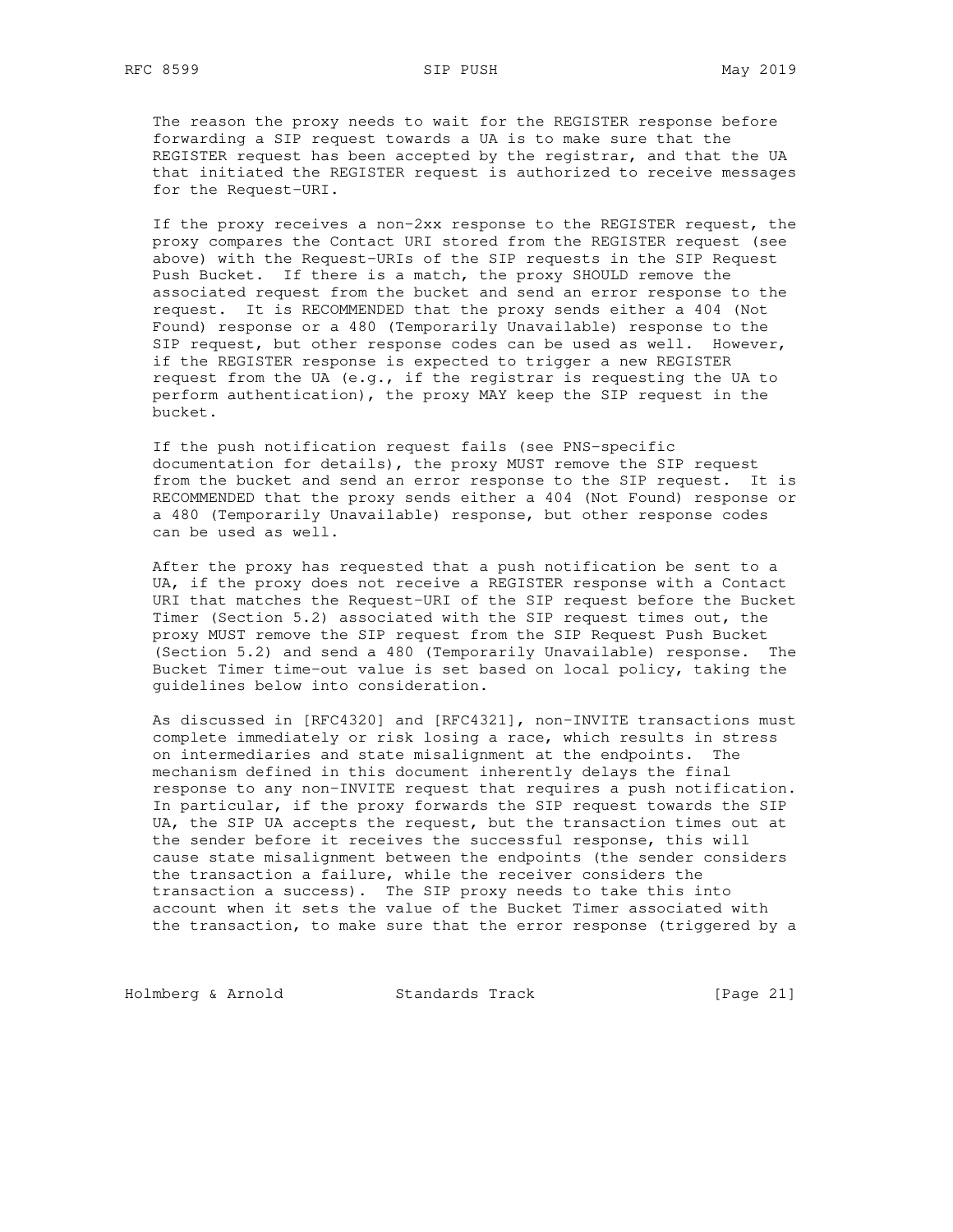Bucket Timer time out) reaches the sender before the transaction times out. If the accumulated delay of this mechanism combined with any other mechanisms in the path of processing the non-INVITE transaction cannot be kept short, this mechanism should not be used. For networks encountering such conditions, an alternative (left for possible future work) would be for the proxy to immediately return a new error code meaning "wait at least the number of seconds specified in this response and retry your request" before initiating the push notification.

 NOTE: While the work on this document was ongoing, implementation test results showed that the time it takes for a proxy to receive the REGISTER request, from when the proxy has requested a push notification, is typically around 2 seconds. However, the time might vary depending on the characteristics and load of the SIP network and the PNS.

 In addition to the procedures described above, there are two cases where a proxy, as an optimization, can forward a SIP request towards a UA without either waiting for a 2xx response to a REGISTER request or requesting that a push notification be sent to the UA:

- o If the proxy is able to authenticate the sender of the REGISTER request and verify that it is allowed by authorization policy, the proxy does not need to wait for the 2xx response before it forwards the SIP request towards the UA. In such cases, the proxy will use the Contact URI of the REGISTER request when comparing it against the Request-URIs of the SIP requests in the SIP Request Push Bucket.
- o If the proxy has knowledge that the UA is awake, and that the UA is able to receive the SIP request without first sending a binding-refresh REGISTER request, the proxy does not need to request that a push notification be sent to the UA (the UA will not send a binding-refresh REGISTER request) before it forwards the SIP request towards the UA. The mechanisms for getting such knowledge might be dependent on implementation or deployment architecture, and are outside the scope of this document.

 Some PNS providers allow payload in the push notifications. This specification does not define usage of such payload (in addition to any payload that might be required by the PNS itself).

Holmberg & Arnold Standards Track [Page 22]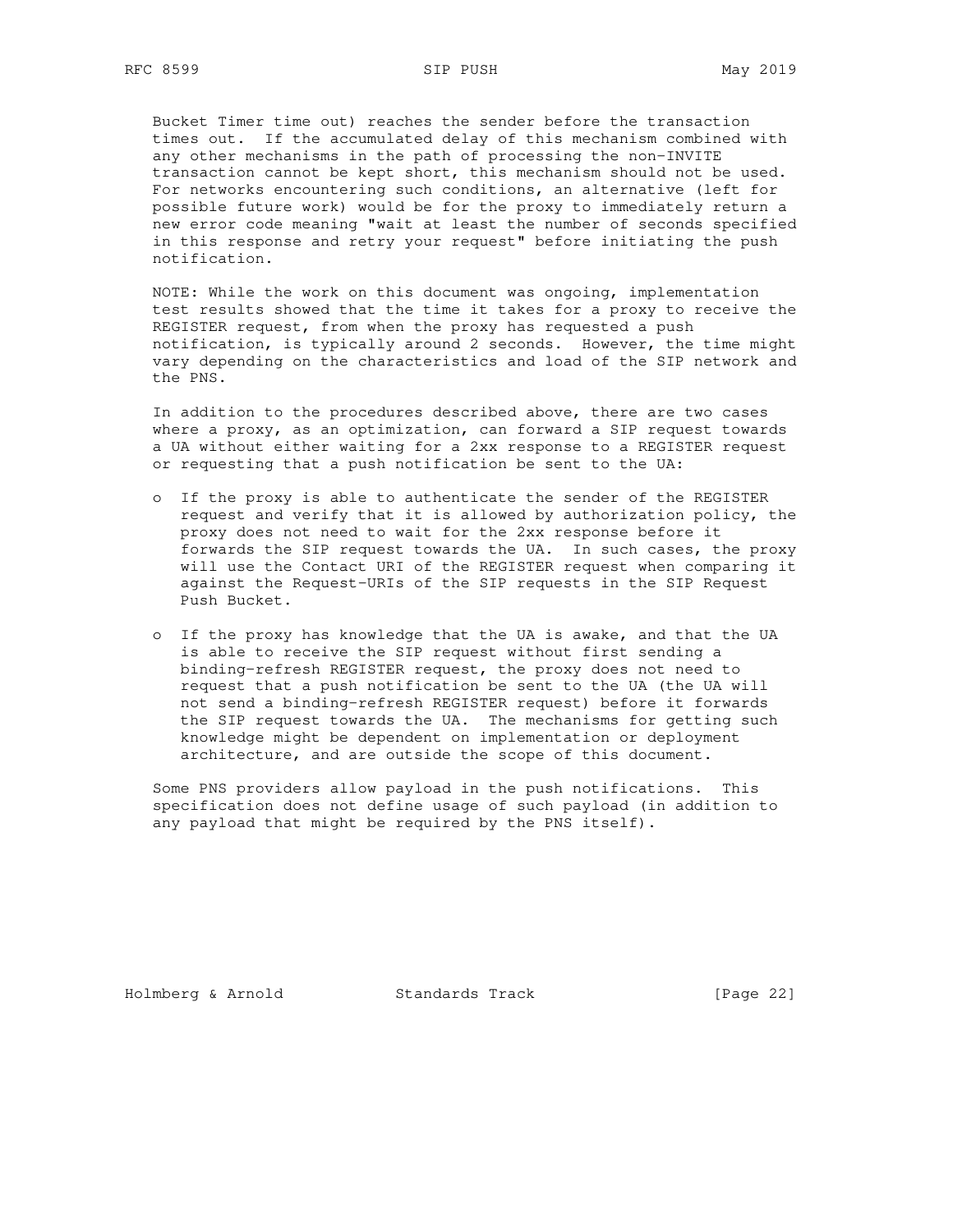## 6. Support of Long-Lived SIP Dialogs

 Some SIP dialogs might have a long lifetime with little activity. For example, when the SIP event notification mechanism [RFC6665] is used, there might be a long period between the sending of mid-dialog requests. Because of this, a SIP UA may be suspended and may need to be awakened in order to be able to receive mid-dialog requests.

 SIP requests for a new dialog and standalone SIP requests addressed towards a UA with 'pn-\*' SIP URI parameters allow the proxy to request that a push notification be sent to the UA (Section 5.6.2). However, 'pn-\*' SIP URI parameters will not be present in mid-dialog requests addressed towards the UA. Instead, the proxy needs to support a mechanism to store the information needed to request that a push notification be sent to the UA, and to be able to retrieve that information when it receives a mid-dialog request addressed towards the UA. This section defines such a mechanism. The SIP UA and SIP proxy procedures in this section are applied in addition to the generic procedures defined in this specification.



Holmberg & Arnold Standards Track [Page 23]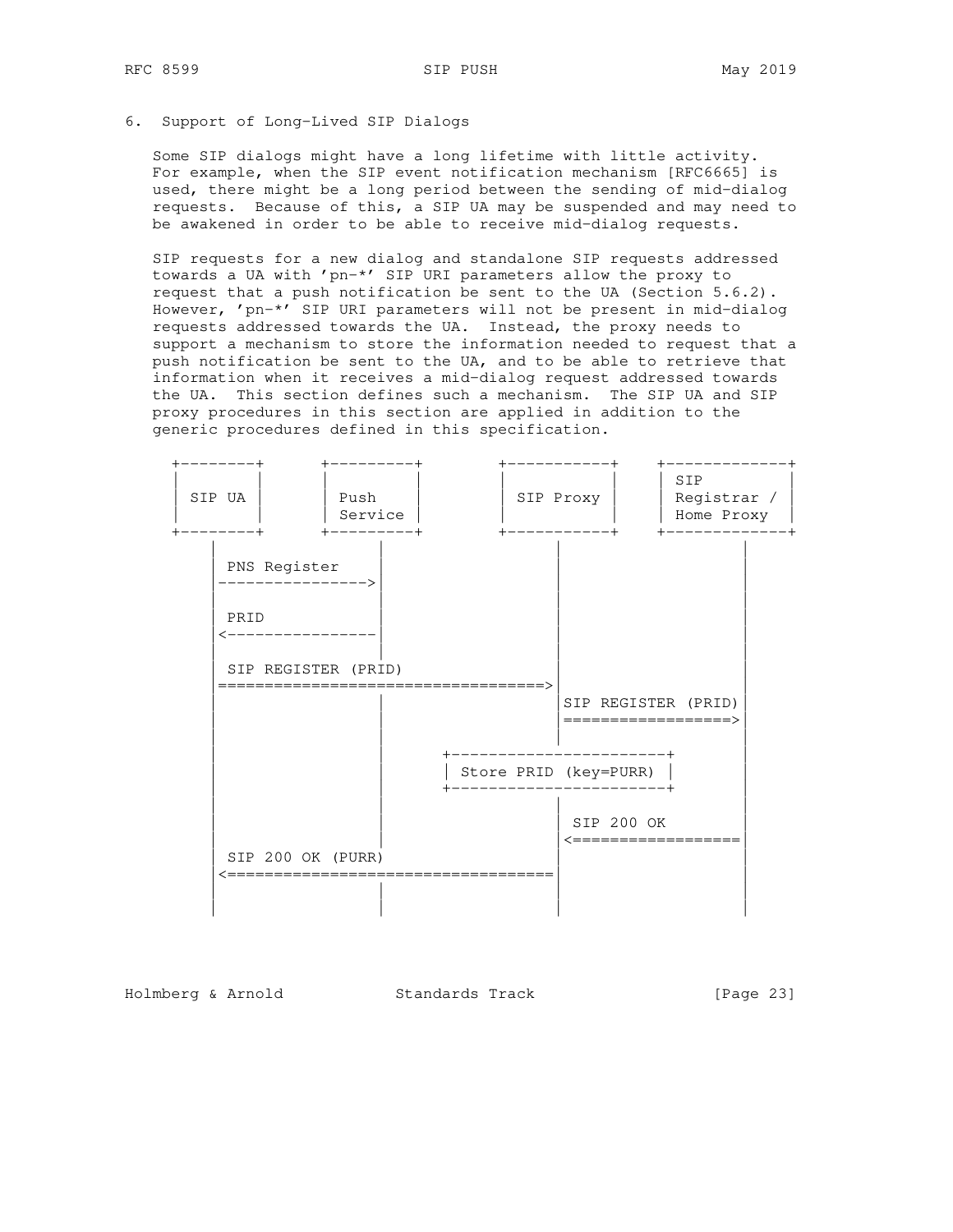

------- Push Notification API

======= SIP

Figure 4: SIP Push Long-Lived Dialog Flow

Holmberg & Arnold Standards Track [Page 24]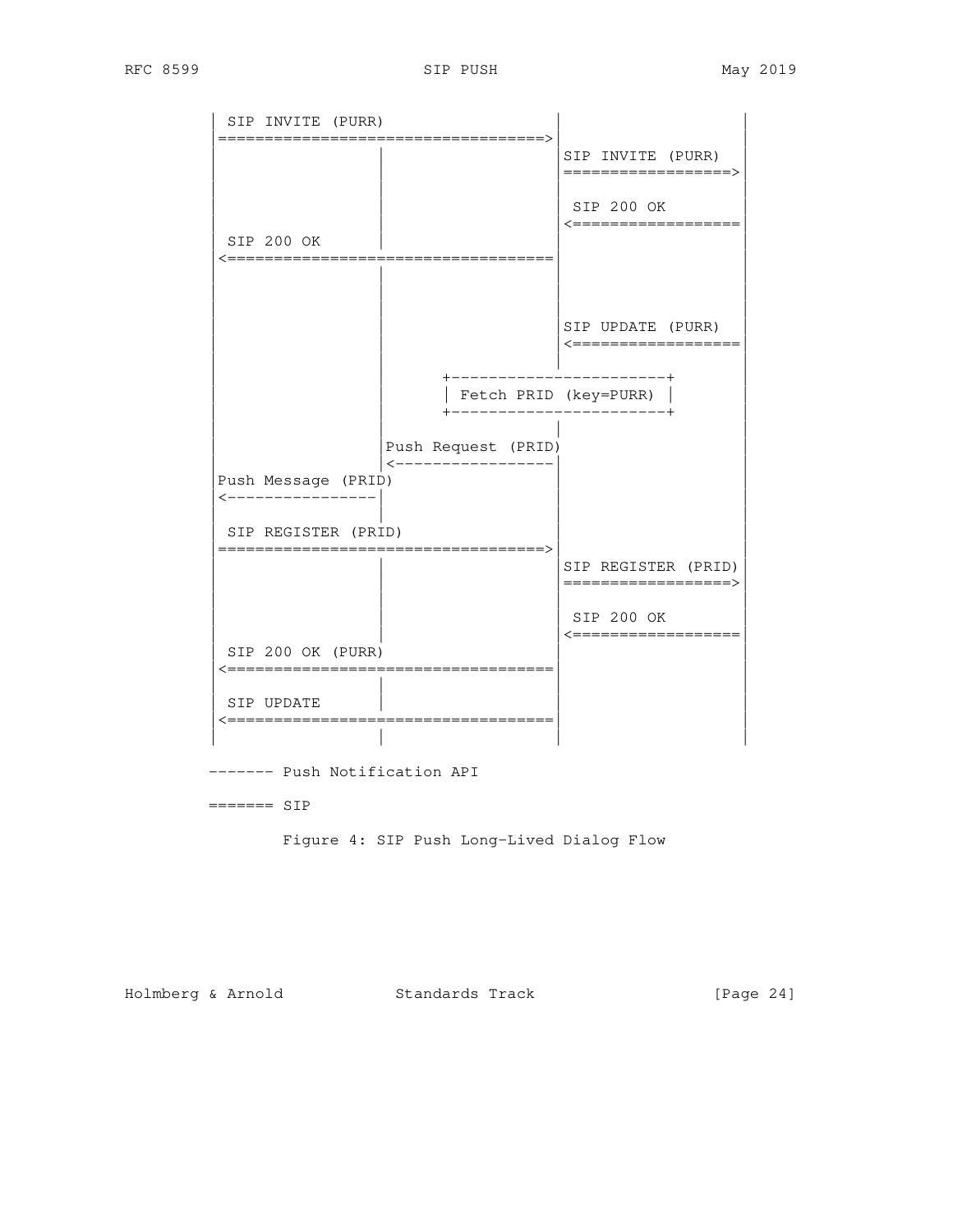## 6.1. SIP UA Behavior

6.1.1. Initial Request for Dialog

 If the UA is willing to receive push notifications when a proxy receives a mid-dialog request addressed towards the UA, the UA MUST insert a 'pn-purr' SIP URI parameter (Section 6.2.1) in the Contact header field URI of the initial request for a dialog or the 2xx response to such requests. The UA MUST insert a parameter value identical to the last 'sip.pnspurr' feature-capability indicator (Section 6.2.1) that it received in a REGISTER response. If the UA has not received a 'sip.pnspurr' feature-capability indicator, the UA MUST NOT insert a 'pn-purr' SIP URI parameter in a request or response.

 The UA makes the decision to receive push notifications triggered by incoming mid-dialog requests based on local policy. Such policy might be based on the type of SIP dialog, the type of media (if any) negotiated for the dialog [RFC3264], etc.

 NOTE: As the 'pn-purr' SIP URI parameter only applies to a given dialog, the UA needs to insert a 'pn-purr' parameter in the Contact header field URI of the request or response for each dialog in which the UA is willing to receive push notifications triggered by incoming mid-dialog requests.

## 6.2. SIP Proxy Behavior

6.2.1. REGISTER

 If the proxy supports requesting push notifications triggered by mid dialog requests being sent to the registered UA, the proxy MUST store the information (the 'pn-\*' SIP URI parameters) needed to request that push notifications are sent to the UA when a proxy receives an initial REGISTER request for a binding from the UA. In addition, the proxy MUST generate a unique (within the context of the proxy) value, referred to as the PURR (Proxy Unique Registration Reference), that can be used as a key to retrieve the information.

 In order to prevent client fingerprinting, the proxy MUST periodically generate a new PURR value (even if 'pn-\*'parameters did not change). However, as long as there are ongoing dialogs associated with the old value, the proxy MUST store it so that it can request that push notifications are sent to the UA when it receives a mid-dialog request addressed towards the UA. In addition, the PURR value MUST be generated in such a way so that it is unforgeable, anonymous, and unlinkable to entities other than the proxy. It must not be possible for an attacker to generate a valid PURR, to

Holmberg & Arnold Standards Track [Page 25]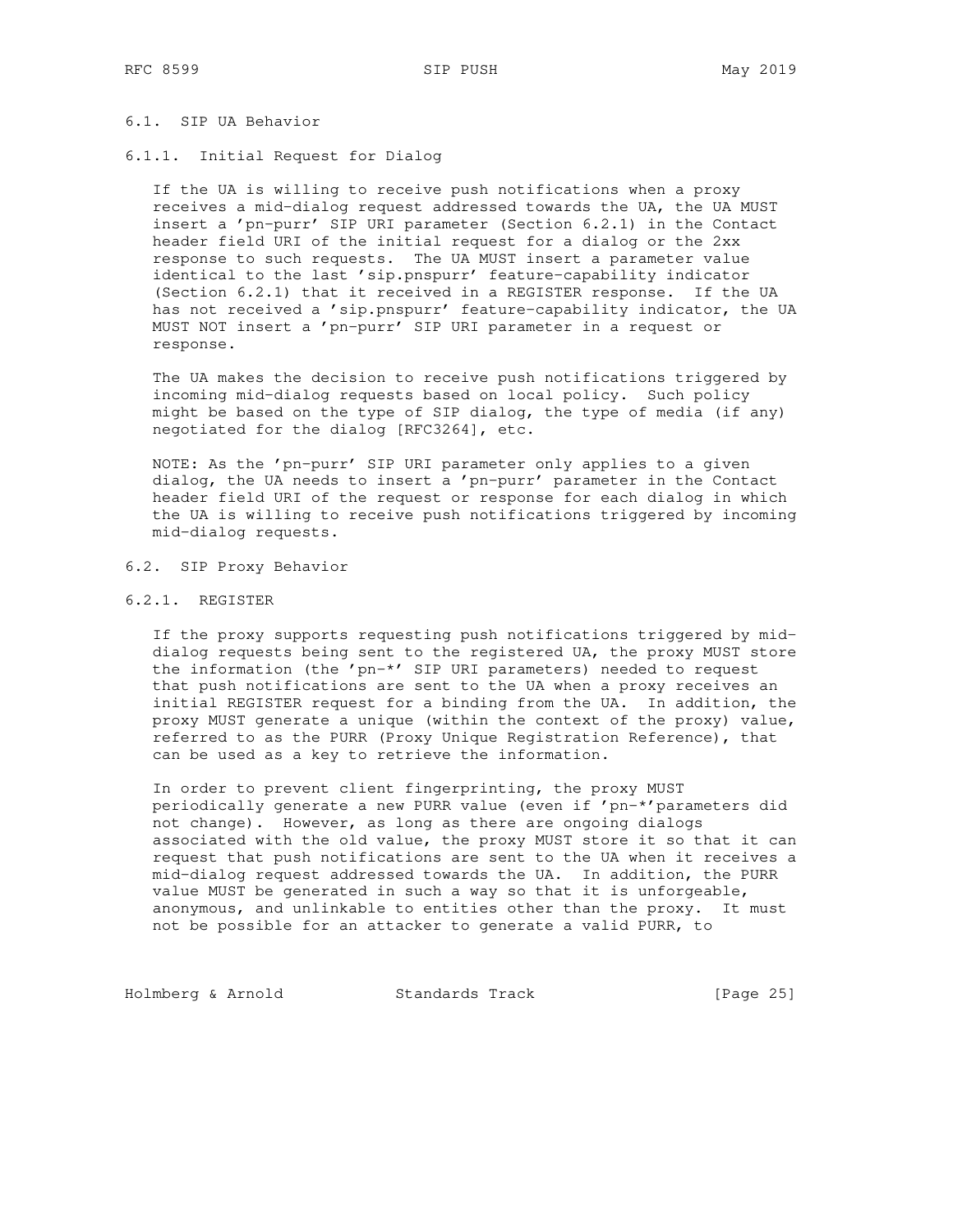associate a PURR with a specific user, or to determine when two PURRs correspond to the same user. It can be generated, e.g., by utilizing a cryptographically secure random function with an appropriately large output size.

 Whenever the proxy receives a 2xx response to a REGISTER request, the proxy MUST insert a 'sip.pnspurr' feature-capability indicator with the latest PURR value (see above) in the response.

## 6.2.2. Initial Request for Dialog

 When a proxy receives an initial request for a dialog from a UA that contains a 'pn-purr' SIP URI parameter in the Contact header field URI with a PURR value that the proxy has generated (Section  $6.2.1$ ), the proxy MUST add a Record-Route header to the request to insert itself in the dialog route [RFC3261] before forwarding the request.

 When the proxy receives an initial request for a dialog addressed towards the UA, and the proxy has generated a PURR value associated with the 'pn-\*' parameters inserted in the SIP URI of the request (Section 6.2.2), the proxy MUST add a Record-Route header to the request to insert itself in the dialog route [RFC3261] before forwarding the request.

## 6.2.3. Mid-dialog Request

 When the proxy receives a mid-dialog SIP request addressed towards the UA that contains a 'pn-purr' SIP URI parameter, and the proxy is able to retrieve the stored information needed to request that a push notification be sent to the UA (Section 6.2.1), the proxy MUST place the SIP request in the SIP Request Push Bucket and request that a push notification be sent to the UA.

 NOTE: The 'pn-purr' SIP URI parameter will either be carried in the Request-URI or in a Route header field [RFC3261] of the SIP request depending on how the route set [RFC3261] of the mid-dialog SIP request has been constructed.

 When the proxy receives a 2xx response to a REGISTER request, the proxy checks whether the SIP Request Push Bucket contains a mid dialog SIP request associated with the REGISTER transaction. If the bucket contains such a request, the proxy MUST remove the SIP request from the SIP Request Push Bucket and forward it towards the UA.

 Note that the proxy does not perform a URI comparison (Section 5.3) when processing mid-dialog requests, as a mid-dialog request will not contain the 'pn-prid', 'pn-provider', and 'pn-param' SIP URI

Holmberg & Arnold Standards Track [Page 26]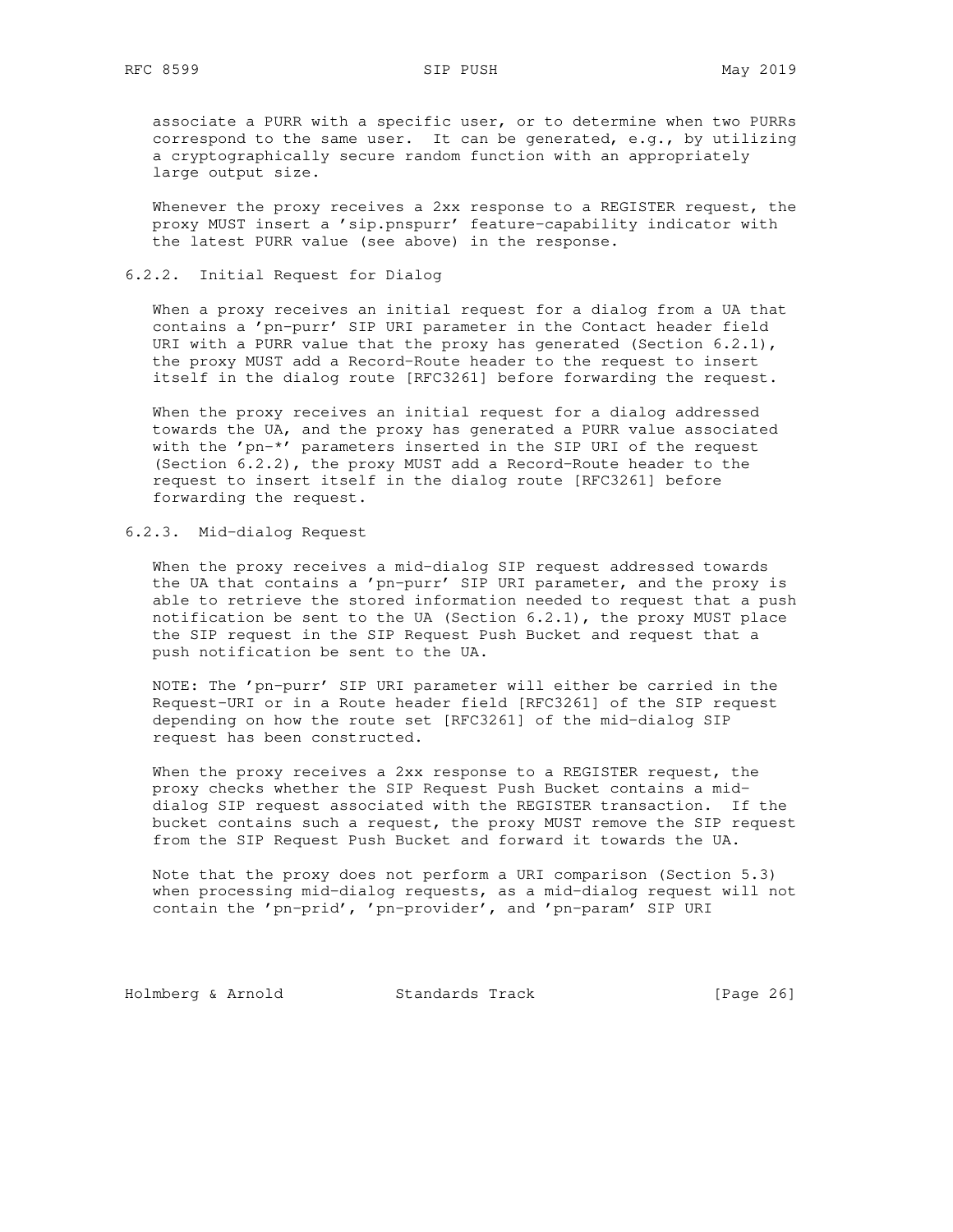parameters. The proxy only checks for a mid-dialog request that contains the PURR value associated with the REGISTER 2xx response.

 As described in Section 5.6.2, while waiting for the push notification request to succeed, and then for the associated REGISTER request and 2xx response, the proxy needs to take into consideration that the transaction associated with the mid-dialog request will eventually time out at the sender of the request (User Agent Client), and the sender will consider the transaction a failure.

When a proxy sends an error response to a mid-dialog request (e.g., due to a transaction time out), the proxy SHOULD select a response code that only impacts the transaction associated with the request [RFC5079].

7. Support of SIP Replaces

 [RFC3891] defines a mechanism that allows a SIP UA to replace a dialog with another dialog. A UA that wants to replace a dialog with another one will send an initial request for the new dialog. The Request-URI of the request will contain the Contact header field URI of the peer.

 If a SIP proxy wants to be able to request that a push notification be sent to a UA when it receives an initial request for a dialog that replaces an existing dialog, using the mechanism in [RFC3891], the proxy and the UA MUST perform the following actions:

- o The proxy MUST provide a PURR to the UA during registration (Section 6.2.1).
- o The UA MUST insert a 'pn-purr' SIP URI parameter in the Contact header field URI of either the initial request for a dialog or a 2xx response to such requests (Section 6.1.1). This includes dialogs replacing other dialogs, as those dialogs might also get replaced.
- o The proxy MUST apply the mechanism defined in Section 6.2.3 to place and retrieve the request from the SIP Request Push Bucket.

 In addition, the operator needs to make sure that the initial request for dialogs, addressed towards the UA using the contact of the replaced dialog, will be routed to the SIP proxy (in order to request that a push notification be sent to the UA). The procedures for doing that are operator-specific and are outside the scope of this specification.

Holmberg & Arnold Standards Track [Page 27]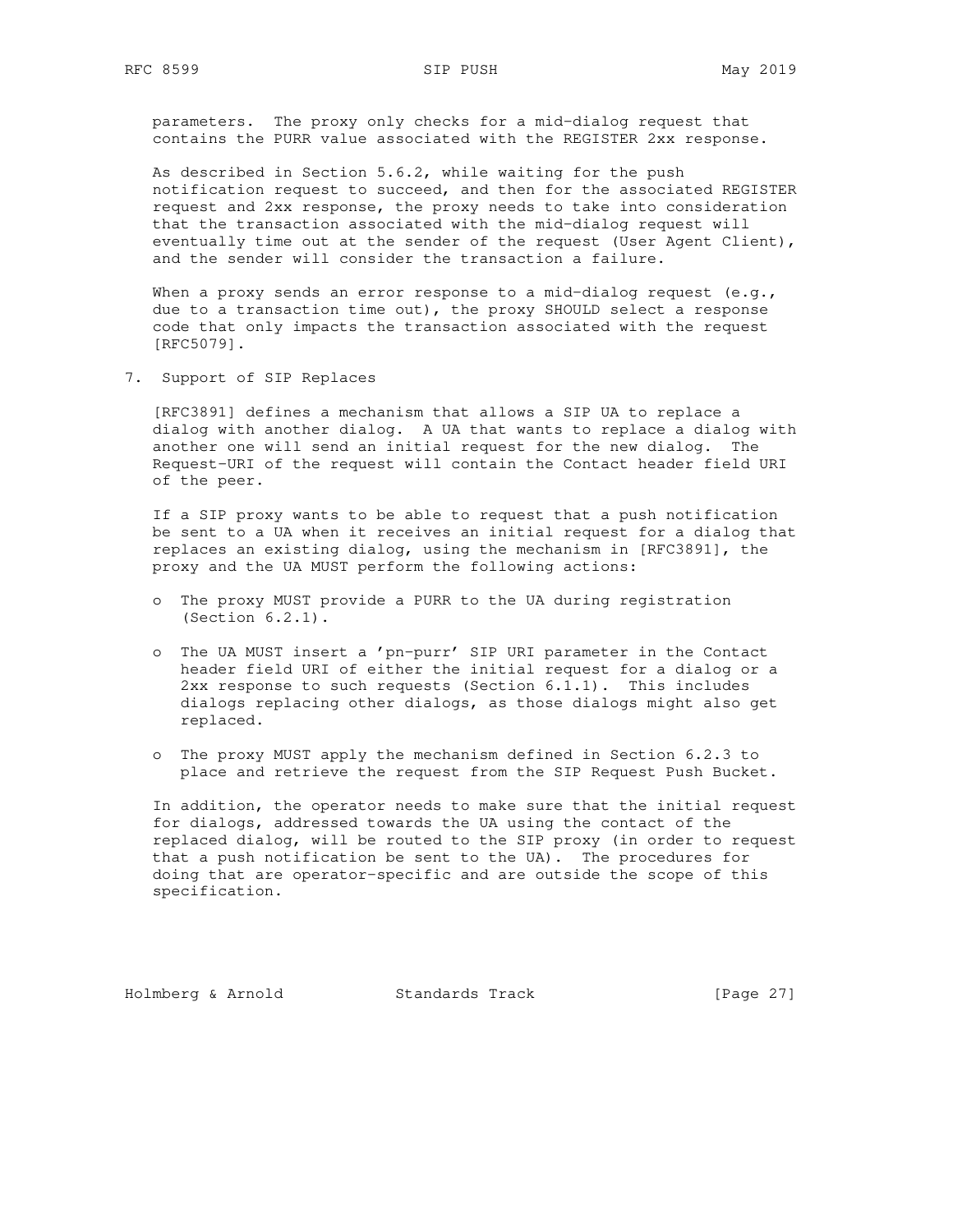- 8. Grammar
- 8.1. 555 (Push Notification Service Not Supported) Response Code

 The 555 response code is added to the "Server-Error" Status-Code definition. 555 (Push Notification Service Not Supported) is used to indicate that the server does not support the push notification service identified in a 'pn-provider' SIP URI parameter.

 The use of the SIP 555 response code is only defined for SIP REGISTER responses.

8.2. 'sip.pns' Feature-Capability Indicator

 The sip.pns feature-capability indicator, when inserted in a Feature- Caps header field of a SIP REGISTER request or a SIP 2xx response to a REGISTER request, indicates that the entity associated with the indicator supports the SIP push mechanism and the type of push notification service indicated by the indicator value. The values defined for the 'pn-provider' SIP URI parameter are used as indicator values.

 pns-fc = "+sip.pns" EQUAL LDQUOT pns RDQUOT  $pns = tag-value$ 

tag-value = <tag-value defined in [RFC3840]>

8.3. 'sip.vapid' Feature-Capability Indicator

 The sip.vapid feature-capability indicator, when inserted in a SIP 2xx response to a SIP REGISTER request, denotes that the entity associated with the indicator supports the Voluntary Application Server Identification (VAPID) [RFC8292] mechanism when the entity requests that a push notification be sent to a SIP UA. The indicator value is a public key identifying the entity that can be used by a SIP UA to restrict subscriptions to that entity.

| vapid-fc | = "+sip.vapid" EQUAL LDQUOT vapid RDQUOT |  |  |
|----------|------------------------------------------|--|--|
| vapid    | = taq-value                              |  |  |

tag-value = <tag-value defined in [RFC3840]>

8.4. 'sip.pnsreg' Feature-Capability Indicator

 The sip.pnsreg feature-capability indicator, when inserted in a SIP 2xx response to a SIP REGISTER request, denotes that the entity associated with the indicator expects to receive binding-refresh REGISTER requests from the SIP UA associated with the binding before

Holmberg & Arnold Standards Track [Page 28]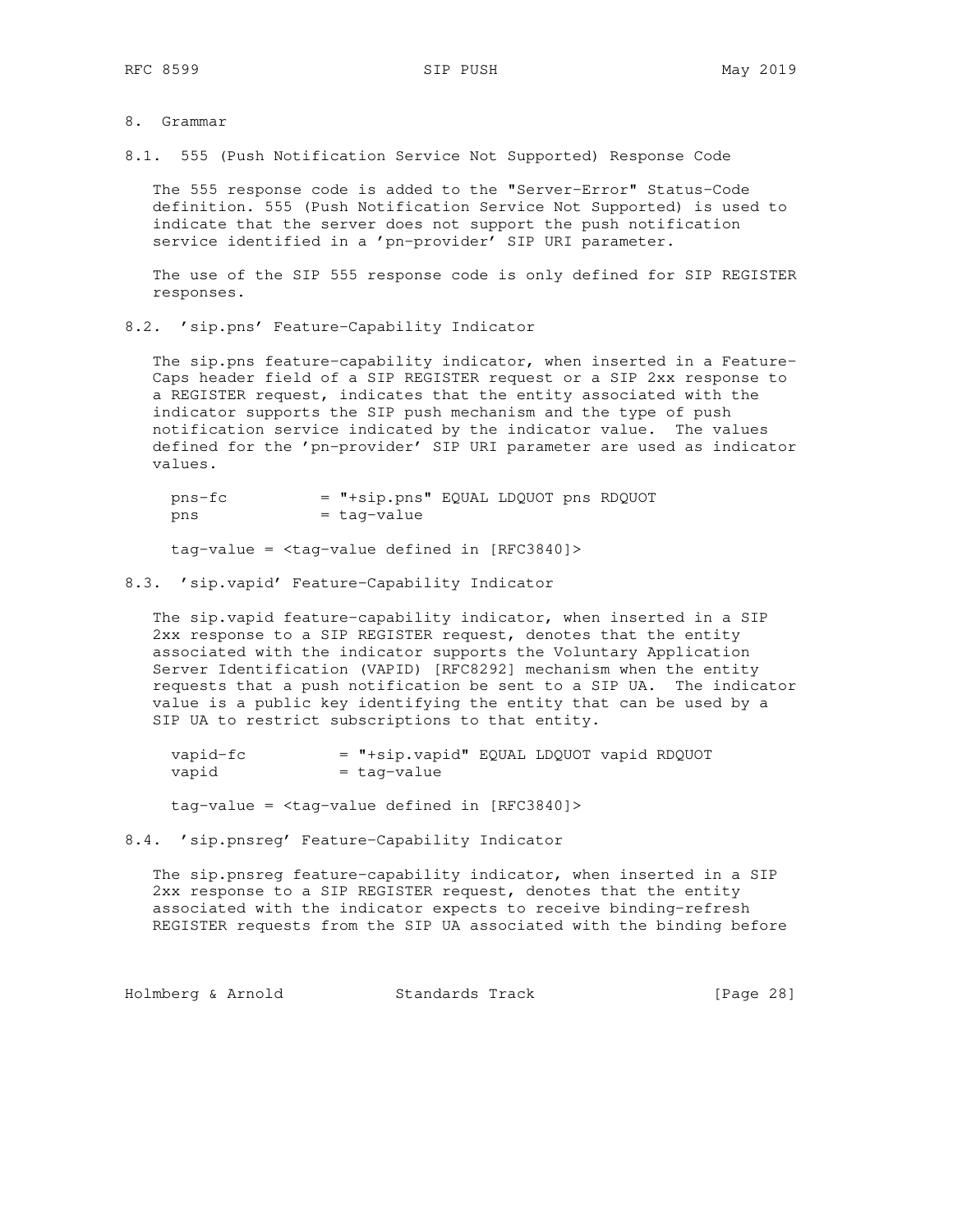the binding expires, even if the entity does not request that a push notification be sent to the SIP UA in order to trigger the binding refresh REGISTER requests. The indicator value conveys the minimum time (given in seconds) prior to the binding expiration when the UA MUST send the REGISTER request.

 pns-fc = "+sip.pnsreg" EQUAL LDQUOT reg RDQUOT  $req = 1 * DIGIT$ 

DIGIT = <DIGIT defined in [RFC3261]>

8.5. 'sip.pnsreg' Media Feature Tag

 The sip.pnsreg media feature tag, when inserted in the Contact header field of a SIP REGISTER request, indicates that the SIP UA associated with the tag is able to send binding-refresh REGISTER requests for the associated binding without being awakened by push notifications. The media feature tag has no values.

 $pnsreq-mt$  =  $"+sip.pngreg"$ 

8.6. 'sip.pnspurr' Feature-Capability Indicator

 The sip.pnspurr feature-capability indicator, when inserted in a SIP 2xx response to a SIP REGISTER request, denotes that the entity associated with the indicator will store information that can be used to associate a mid-dialog SIP request with the binding information in the REGISTER request.

 pnspurr-fc = "+sip.pnspurr" EQUAL LDQUOT pnspurr RDQUOT pnspurr = tag-value

 $tag-value =  $\langle tag-value \rangle$  defined in [RFC3840]$ 

## 8.7. SIP URI Parameters

 This section defines new SIP URI parameters by extending the grammar for "uri-parameter" as defined in [RFC3261]. The ABNF [RFC5234] is as follows:

| $=$ "pn-provider" [EQUAL pvalue] |
|----------------------------------|
|                                  |
| = "pn-param" EQUAL pvalue        |
| = "pn-prid" EQUAL pvalue         |
| $=$ "pn-purr" EQUAL pvalue       |
|                                  |

 $EQUAL = \langle EQUAL \text{ defined in } [RFC3261] \rangle$ 

| Holmberg & Arnold | Standards Track |  | [Page 29] |  |
|-------------------|-----------------|--|-----------|--|
|-------------------|-----------------|--|-----------|--|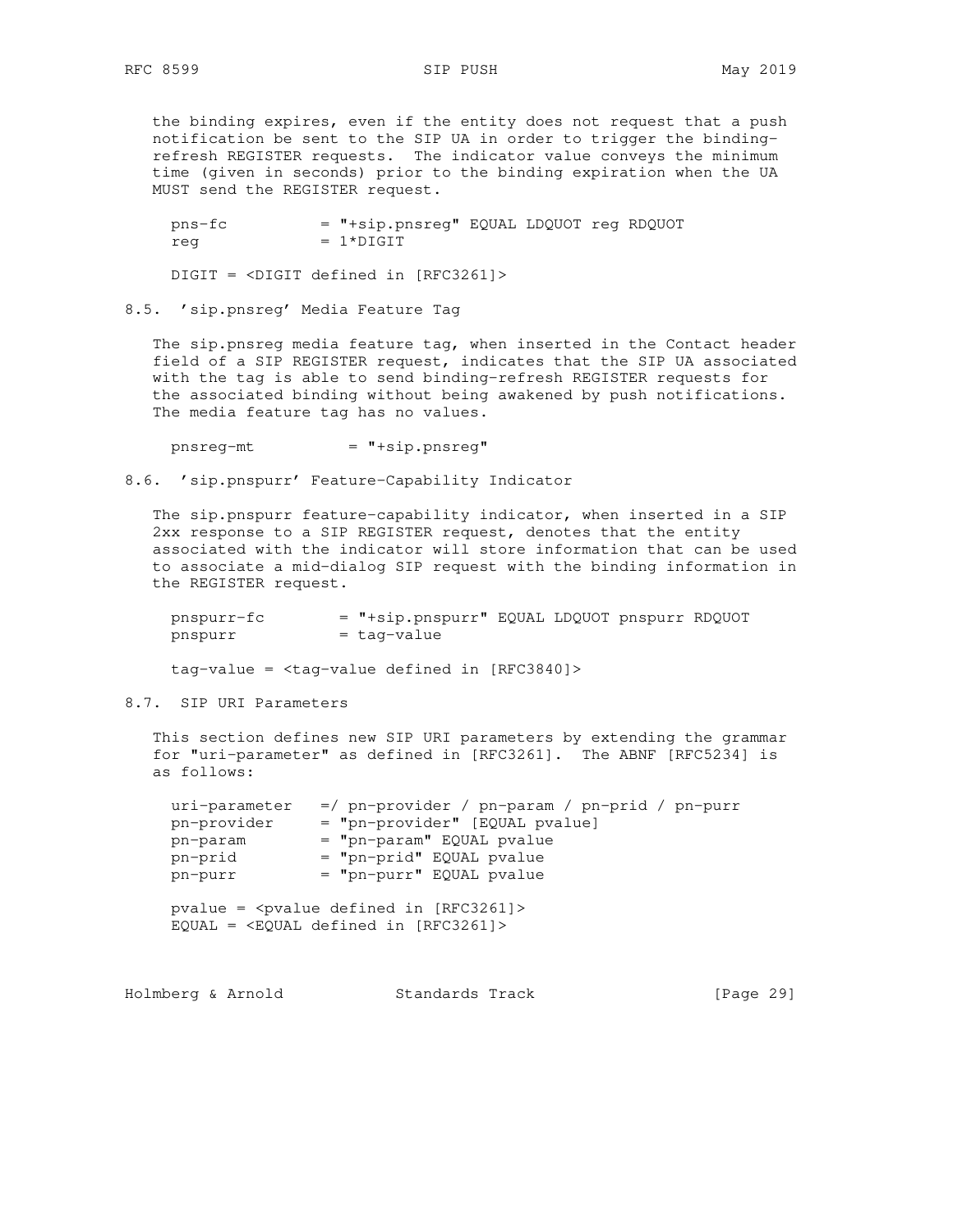The format and semantics of pn-prid and pn-param are specific to the pn-provider value.

 Parameter value characters that are not part of pvalue need to be escaped, as defined in RFC 3261.

9. PNS Registration Requirements

When a new value is registered to the PNS subregistry, a reference to a specification that describes the usage of the PNS associated with the value is provided. That specification MUST contain the following information:

- o The value of the 'pn-provider' SIP URI parameter.
- o How the 'pn-prid' SIP URI parameter value is retrieved and set by the SIP UA.
- o How the 'pn-param' SIP URI parameter (if required for the specific PNS provider) value is retrieved and set by the SIP UA.
- 10. 'pn-provider', 'pn-param', and 'pn-prid' URI Parameters for Apple Push Notification service

 When the Apple Push Notification service (APNs) is used, the PNS-related SIP URI parameters are set as described below.

 For detailed information about the parameter values, see <https://developer.apple.com/library/archive/documentation/ NetworkingInternet/Conceptual/RemoteNotificationsPG/ CommunicatingwithAPNs.html> [pns-apns].

The value of the 'pn-provider' URI parameter is "apns".

Example: pn-provider=apns

 The value of the 'pn-param' URI parameter is a string that is composed of two values separated by a period (.): Team ID and Topic. The Team ID is provided by Apple and is unique to a development team. The Topic consists of the Bundle ID, which uniquely identifies an application, and a service value that identifies a service associated with the application, separated by a period (.). For Voice over IP (VoIP) applications, the service value is "voip".

Example: pn-param=DEF123GHIJ.com.example.yourexampleapp.voip

Holmberg & Arnold Standards Track [Page 30]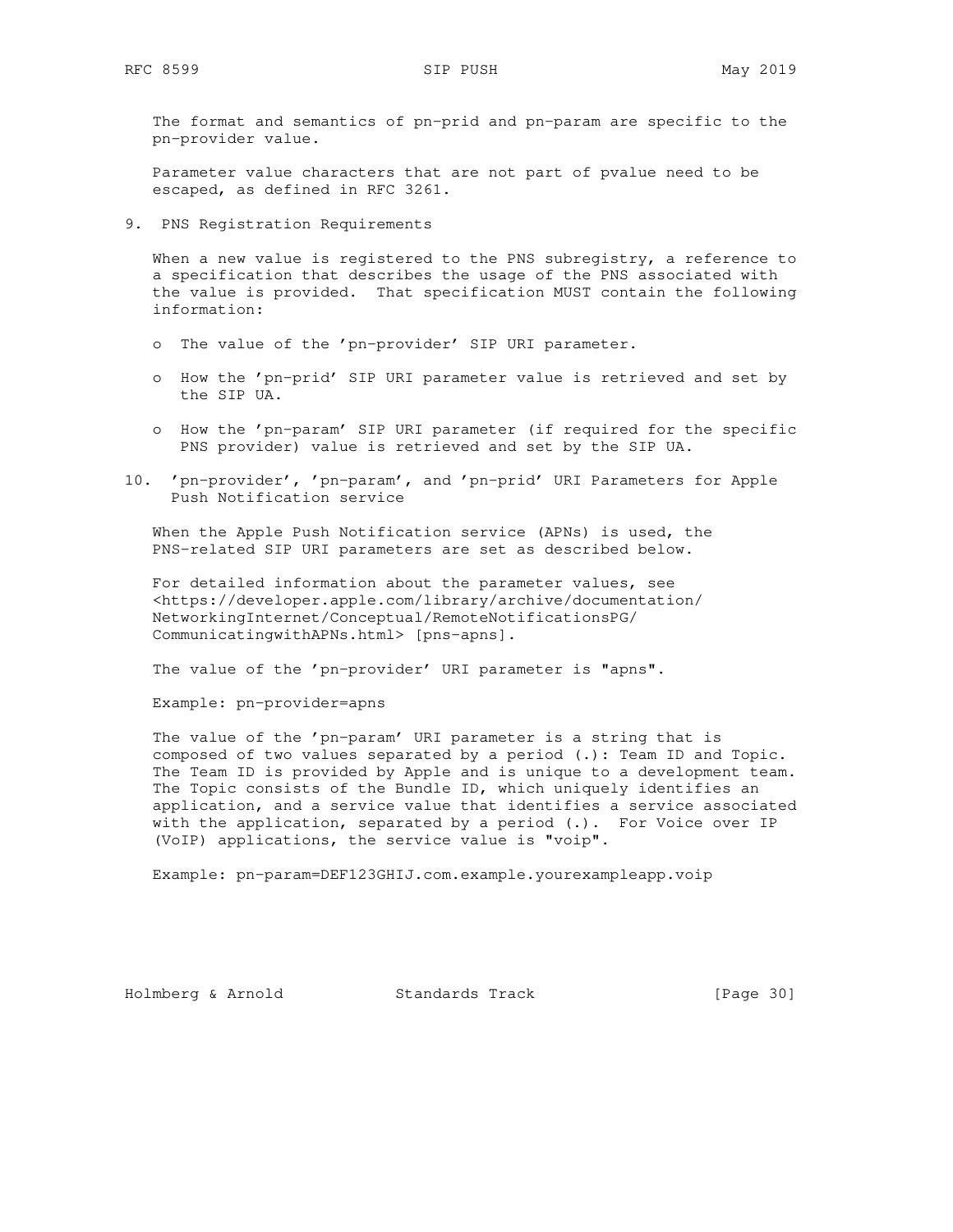NOTE: The Bundle ID might contain one or more periods (.). Hence, within the 'pn-param' value, the first period will be separating the Team ID from the Topic, and within the Topic, the last period will be separating the Bundle ID from the service.

 The value of the 'pn-prid' URI parameter is the device token, which is a unique identifier assigned by Apple to a specific app on a specific device.

Example: pn-prid=00fc13adff78512

11. 'pn-provider', 'pn-param', and 'pn-prid' URI Parameters for Google Firebase Cloud Messaging (FCM) Push Notification Service

 When Firebase Cloud Messaging (FCM) is used, the PNS-related URI parameters are set as described below.

 For detailed information about the parameter values, see <https://firebase.google.com/docs/cloud-messaging/concept-options> [pns-fcm].

The value of the 'pn-provider' URI parameter is "fcm".

The value of the 'pn-param' URI parameter is the Project ID.

 The value of the 'pn-prid' URI parameter is the Registration token, which is generated by the FCM SDK for each client app instance.

12. 'pn-provider', 'pn-param', and 'pn-prid' URI Parameters for RFC 8030 (Generic Event Delivery Using HTTP Push)

 When Generic Event Delivery Using HTTP Push is used, the PNS-related URI parameters are set as described below.

The value of the 'pn-provider' URI parameter is "webpush".

The value of the 'pn-param' URI parameter MUST NOT be used.

 The value of the 'pn-prid' URI parameter is the push subscription URI.

See RFC 8030 [RFC8030] for more details.

 Note that encryption for web push [RFC8291] is not used; therefore, parameters for message encryption are not defined in this specification. Web push permits the sending of a push message without a payload without encryption.

Holmberg & Arnold Standards Track [Page 31]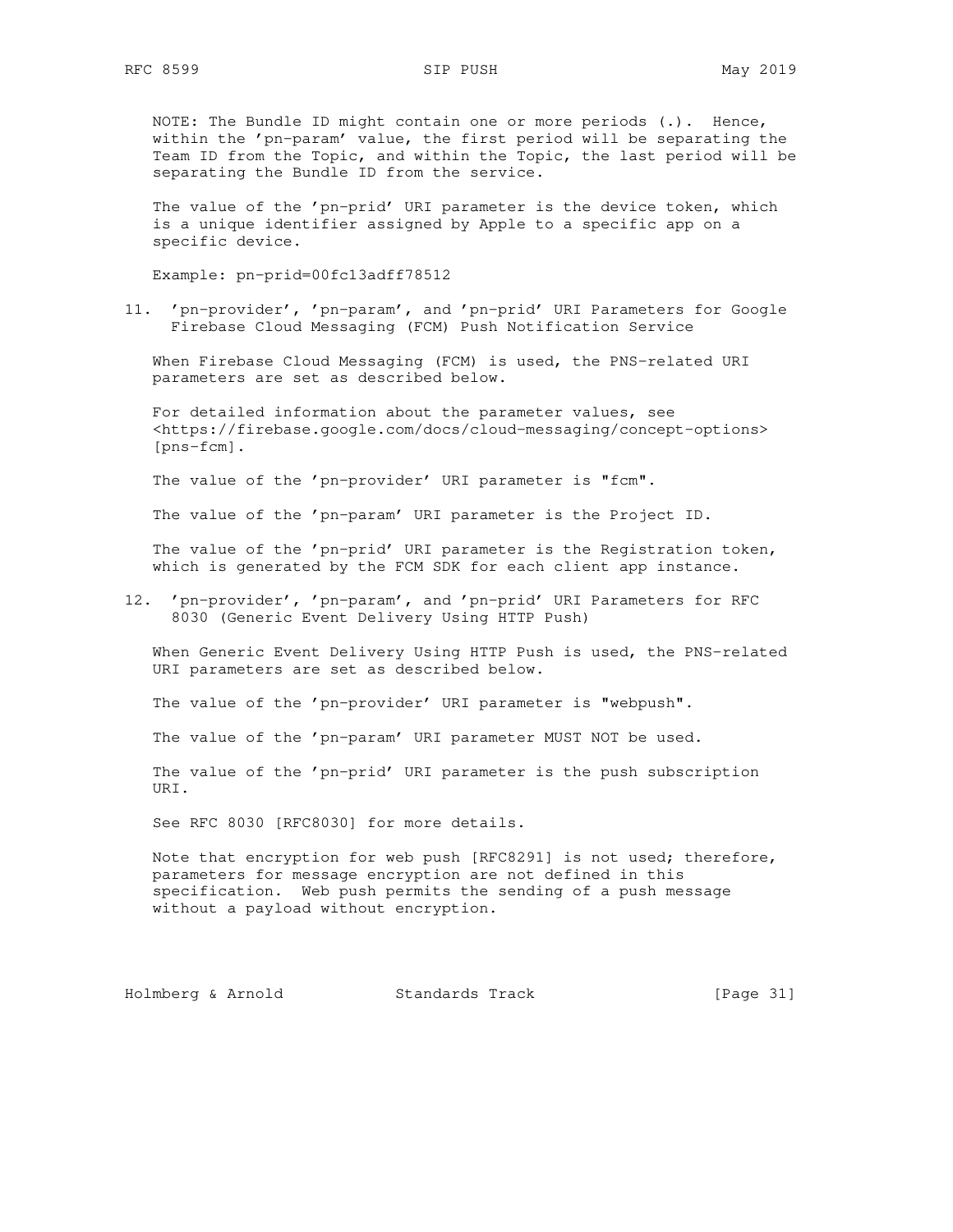### 13. Security Considerations

 The security considerations for the use and operation of any particular PNS (e.g., how users and devices are authenticated and authorized) are out of scope for this document. [RFC8030] documents the security considerations for the PNS defined in that specification. Security considerations for other PNSs are left to their respective specifications.

 Typically, the PNS requires the SIP proxy requesting push notifications to be authenticated and authorized by the PNS. In some cases, the PNS also requires the SIP application (or the SIP application developer) to be identified in order for the application to request push notifications. Unless the PNS authenticates and authorizes the PNS, a malicious endpoint or network entity that managed to get access to the parameters transported in the SIP signaling might be able to request that push notifications are sent to a UA. Such push notifications will impact the battery life of the UA and trigger unnecessary SIP traffic.

 [RFC8292] defines a mechanism that allows a proxy to identify itself to a PNS by signing a JSON Web Token (JWT) sent to the PNS using a key pair. The public key serves as an identifier of the proxy and can be used by devices to restrict push notifications to the proxy associated with the key.

 Operators MUST ensure that the SIP signaling is properly secured, e.g., using encryption, from malicious network entities. TLS MUST be used unless the operators know that the signaling is secured using some other mechanism that provides strong crypto properties.

 In addition to the information that needs to be exchanged between a device and the PNS in order to establish a push notification subscription, the mechanism defined in this document does not require any additional information to be exchanged between the device and the PNS.

 The mechanism defined in this document does not require a proxy to insert any payload (in addition to possible payload used for the PNS itself) when requesting push notifications.

 Operators MUST ensure that the PNS-related SIP URI parameters conveyed by a user in the Contact URI of a REGISTER request are not sent to other users or to non-trusted network entities. One way to convey contact information is by using the SIP event package for registrations mechanism [RFC3680]. [RFC3680] defines generic security considerations for the SIP event package for registrations. As the PNS-related SIP URI parameters conveyed in the REGISTER

Holmberg & Arnold Standards Track [Page 32]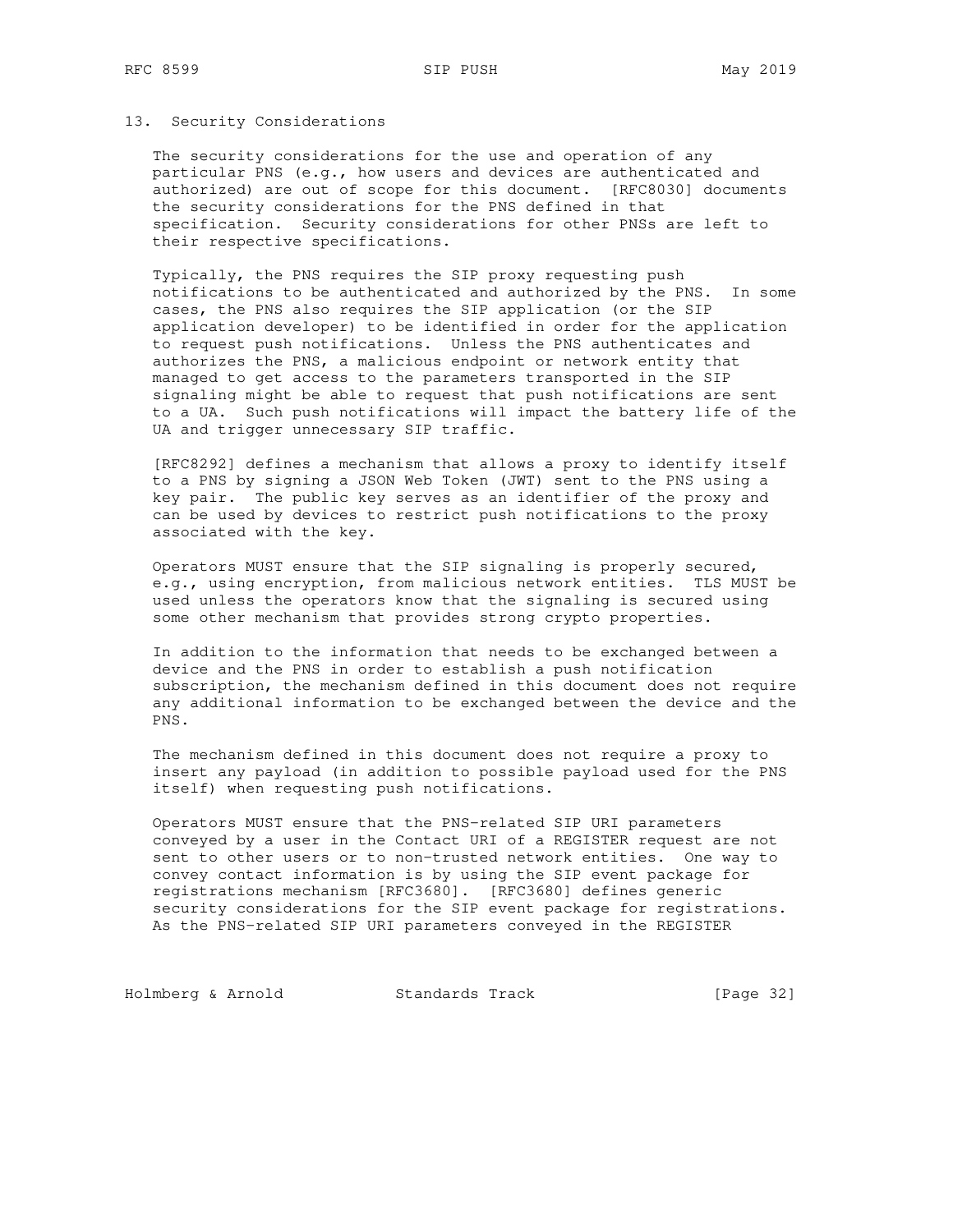request contain sensitive information, operators that support the event package MUST ensure that event package subscriptions are properly authenticated and authorized, and that the SIP URI parameters are not inserted in event notifications sent to other users or to non-trusted network entities.

- 14. IANA Considerations
- 14.1. SIP URI Parameters

 This section defines new SIP URI Parameters that extend the "SIP/SIPS URI Parameters" subregistry [RFC3969] under the SIP Parameters registry (https://www.iana.org/assignments/sip-parameters).

14.1.1. pn-provider

Parameter Name: pn-provider

Predefined Values: No

Reference: RFC 8599

14.1.2. pn-param

Parameter Name: pn-param

Predefined Values: No

Reference: RFC 8599

# 14.1.3. pn-prid

Parameter Name: pn-prid

Predefined Values: No

Reference: RFC 8599

# 14.1.4. pn-purr

Parameter Name: pn-purr

Predefined Values: No

Reference: RFC 8599

Holmberg & Arnold Standards Track [Page 33]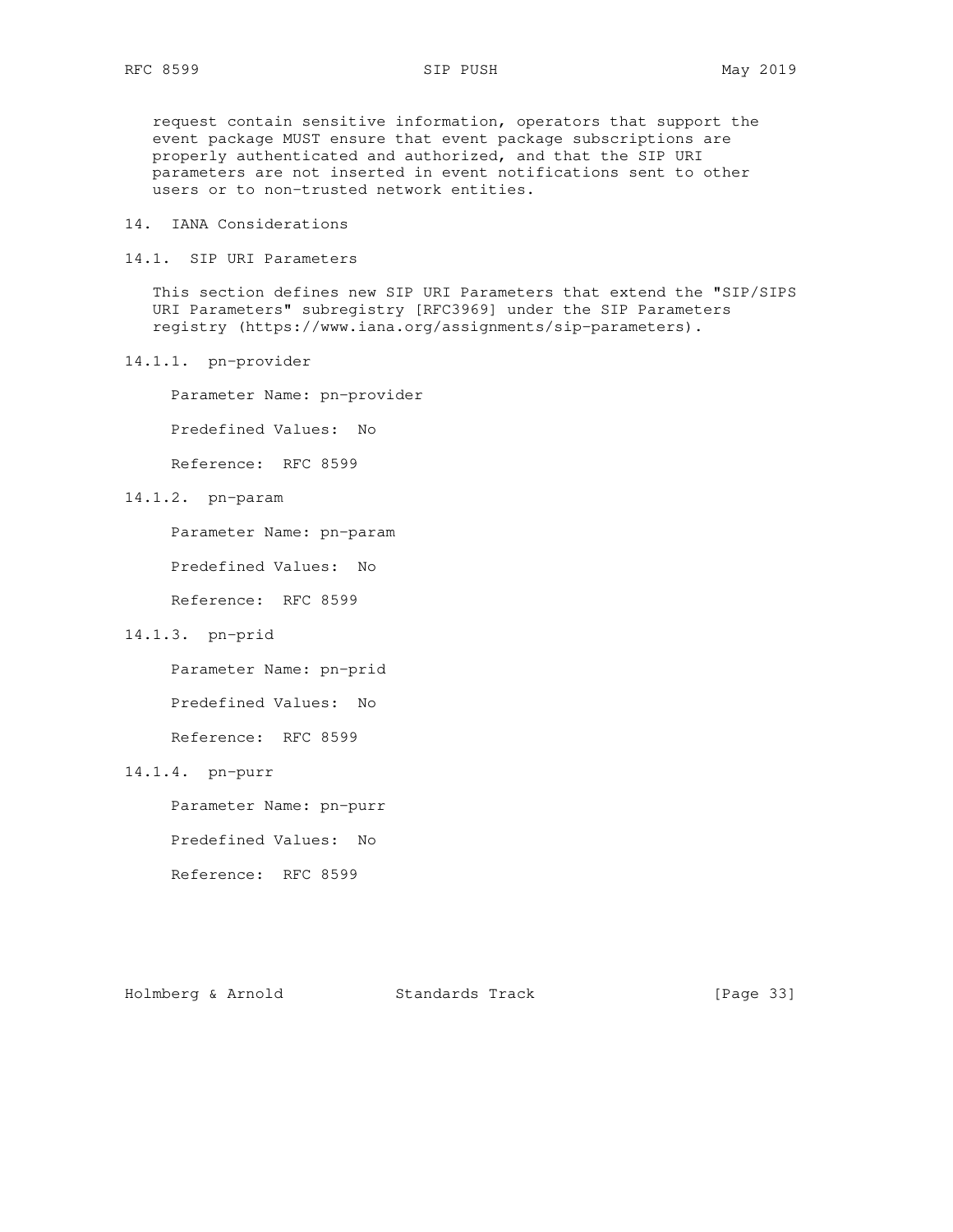14.2. SIP Response Codes

14.2.1. 555 (Push Notification Service Not Supported)

 This section defines a new SIP response code that extends the "Response Codes" subregistry [RFC3261] under the SIP Parameters registry (https://www.iana.org/assignments/sip-parameters).

Response Code Number: 555

Default Reason Phrase: Push Notification Service Not Supported

14.3. SIP Global Feature-Capability Indicator

14.3.1. sip.pns

 This section defines a new feature-capability indicator that extends the "SIP Feature-Capability Indicator Registration Tree" subregistry [RFC6809] under the SIP Parameters registry (https://www.iana.org/assignments/sip-parameters).

Name: sip.pns

 Description: This feature-capability indicator, when inserted in a Feature-Caps header field of a SIP REGISTER request or a SIP 2xx response to a REGISTER request, denotes that the entity associated with the indicator supports the SIP push mechanism and the type of push notification service conveyed by the indicator value.

Reference: RFC 8599

Contact: IESG (iesg@ietf.org)

14.3.2. sip.vapid

 This section defines a new feature-capability indicator that extends the "SIP Feature-Capability Indicator Registration Tree" subregistry [RFC6809] under the SIP Parameters registry (https://www.iana.org/assignments/sip-parameters).

Name: sip.vapid

 Description: This feature-capability indicator, when inserted in a SIP 2xx response to a SIP REGISTER request, denotes that the entity associated with the indicator supports the Voluntary Application Server Identification (VAPID) mechanism when the entity requests that a push notification be sent to a SIP UA.

Holmberg & Arnold Standards Track [Page 34]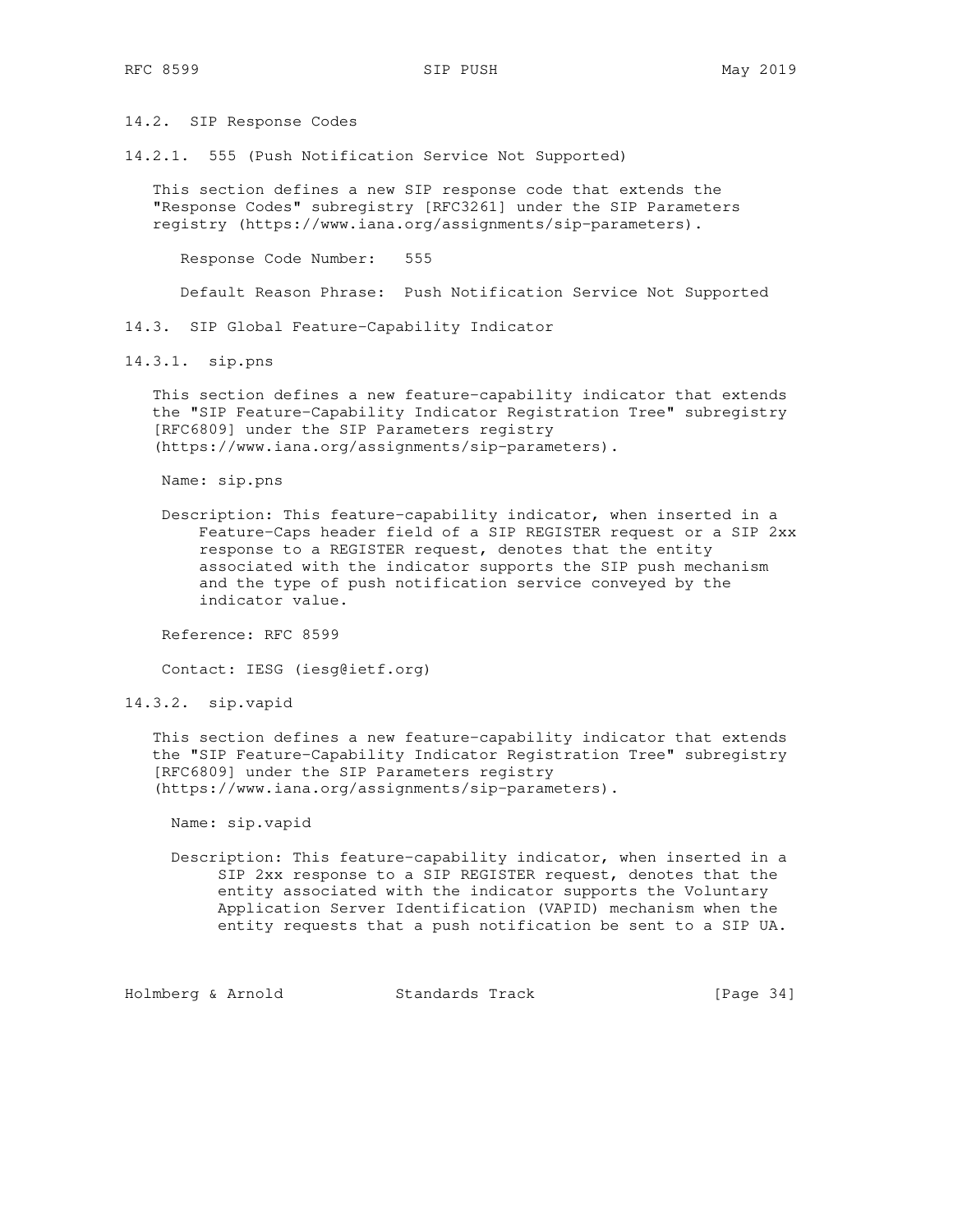The indicator value is a public key identifying the entity, which can be used by a SIP UA to restrict subscriptions to that entity.

Reference: RFC 8599

Contact: IESG (iesg@ietf.org)

14.3.3. sip.pnsreg

 This section defines a new feature-capability indicator that extends the "SIP Feature-Capability Indicator Registration Tree" subregistry [RFC6809] under the SIP Parameters registry (https://www.iana.org/assignments/sip-parameters).

Name: sip.pnsreg

 Description: This feature-capability indicator, when inserted in a SIP 2xx response to a SIP REGISTER request, denotes that the entity associated with the indicator expects to receive binding-refresh REGISTER requests for the binding from the SIP UA associated with the binding before the binding expires, even if the entity does not request that a push notification be sent to the SIP UA in order to trigger the binding-refresh REGISTER requests. The indicator value conveys the minimum time (given in seconds) prior to the binding expiration when the UA MUST send the REGISTER request.

Reference: RFC 8599

Contact: IESG (iesg@ietf.org)

14.3.4. sip.pnspurr

 This section defines a new feature-capability indicator that extends the "SIP Feature-Capability Indicator Registration Tree" subregistry [RFC6809] under the SIP Parameters registry (https://www.iana.org/assignments/sip-parameters).

Name: sip.pnspurr

 Description: This feature-capability indicator, when inserted in a SIP 2xx response to a SIP REGISTER request, conveys that the entity associated with the indicator will store information that can be used to associate a mid-dialog SIP request with the binding information in the REGISTER request. The indicator value is an identifier that can be used as a key to retrieve the binding information.

Holmberg & Arnold Standards Track [Page 35]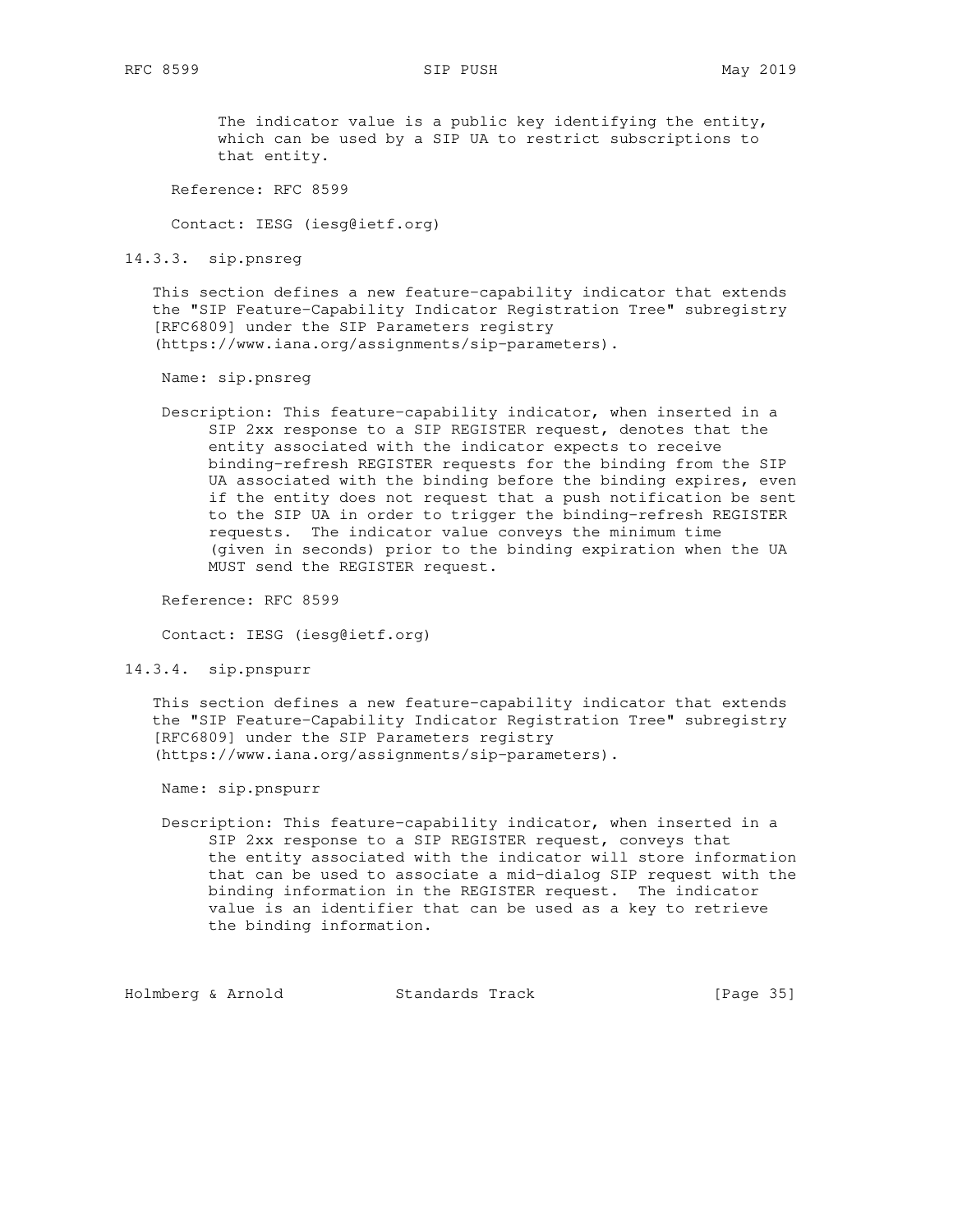Reference: RFC 8599

Contact: IESG (iesg@ietf.org)

14.4. SIP Media Feature Tag

14.4.1. sip.pnsreg

 This section defines a new media feature tag that extends the "SIP Media Feature Tag Registration Tree" subregistry [RFC3840] under the "Media Feature Tags" registry (https://www.iana.org/assignments/ media-feature-tags).

Media feature tag name: sip.pnsreg

 Summary of the media feature indicated by this feature tag: This media feature tag, when inserted in the Contact header field of a SIP REGISTER request, conveys that the SIP UA associated with the tag is able to send binding-refresh REGISTER requests associated with the registration without being awakened by push notifications.

Values appropriate for use with this feature tag: none

Related standards or documents: RFC 8599

 Security considerations: This media feature tag does not introduce new security considerations, as it simply indicates support for a basic SIP feature. If an attacker manages to remove the media feature tag, push notifications will not be requested to be sent to the client.

Contact: IESG (iesg@ietf.org)

14.5. PNS Subregistry Establishment

 This section creates a new subregistry, "PNS", under the SIP Parameters registry (https://www.iana.org/assignments/ sip-parameters).

 The purpose of the subregistry is to register SIP URI 'pn-provider' values.

When a SIP URI 'pn-provider' value is registered in the subregistry, it needs to meet the "Specification Required" policies defined in [RFC8126].

Holmberg & Arnold Standards Track [Page 36]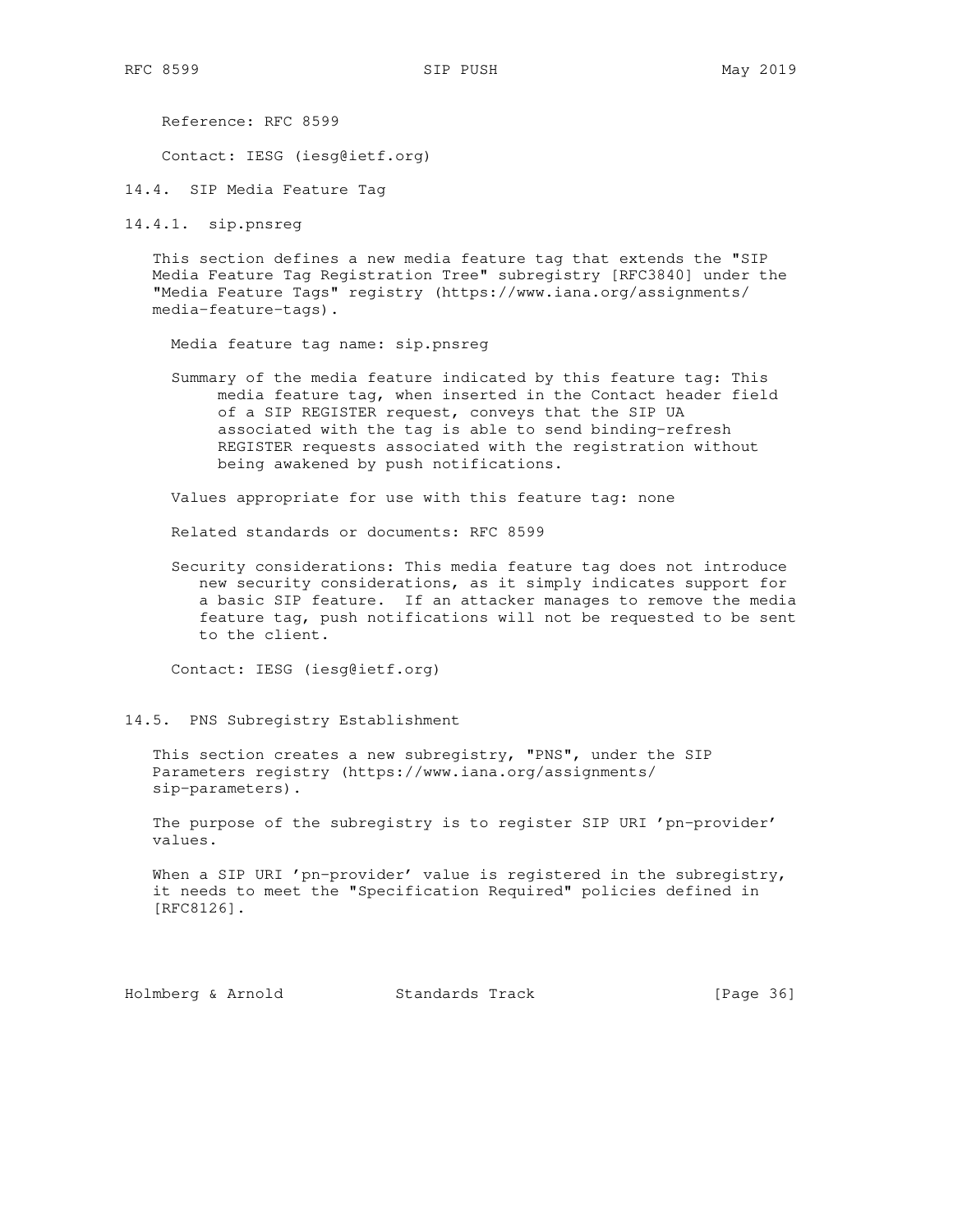This subregistry is defined as a table that contains the following three columns:

Value: The token under registration

Description: The name of the Push Notification Service (PNS)

Document: A reference to the document defining the registration

This specification registers the following values:

| Value                  | Description                                                                                                    | Document             |
|------------------------|----------------------------------------------------------------------------------------------------------------|----------------------|
|                        |                                                                                                                |                      |
| apns<br>fcm<br>webpush | Apple Push Notification service<br>Firebase Cloud Messaging<br>Generic Event Delivery Using HTTP Push RFC 8599 | RFC 8599<br>RFC 8599 |

### 15. References

- 15.1. Normative References
	- [RFC2119] Bradner, S., "Key words for use in RFCs to Indicate Requirement Levels", BCP 14, RFC 2119, DOI 10.17487/RFC2119, March 1997, <https://www.rfc-editor.org/info/rfc2119>.
	- [RFC3261] Rosenberg, J., Schulzrinne, H., Camarillo, G., Johnston, A., Peterson, J., Sparks, R., Handley, M., and E. Schooler, "SIP: Session Initiation Protocol", RFC 3261, DOI 10.17487/RFC3261, June 2002, <https://www.rfc-editor.org/info/rfc3261>.
	- [RFC3840] Rosenberg, J., Schulzrinne, H., and P. Kyzivat, "Indicating User Agent Capabilities in the Session Initiation Protocol (SIP)", RFC 3840, DOI 10.17487/RFC3840, August 2004, <https://www.rfc-editor.org/info/rfc3840>.
- [RFC3891] Mahy, R., Biggs, B., and R. Dean, "The Session Initiation Protocol (SIP) "Replaces" Header", RFC 3891, DOI 10.17487/RFC3891, September 2004, <https://www.rfc-editor.org/info/rfc3891>.

Holmberg & Arnold Standards Track [Page 37]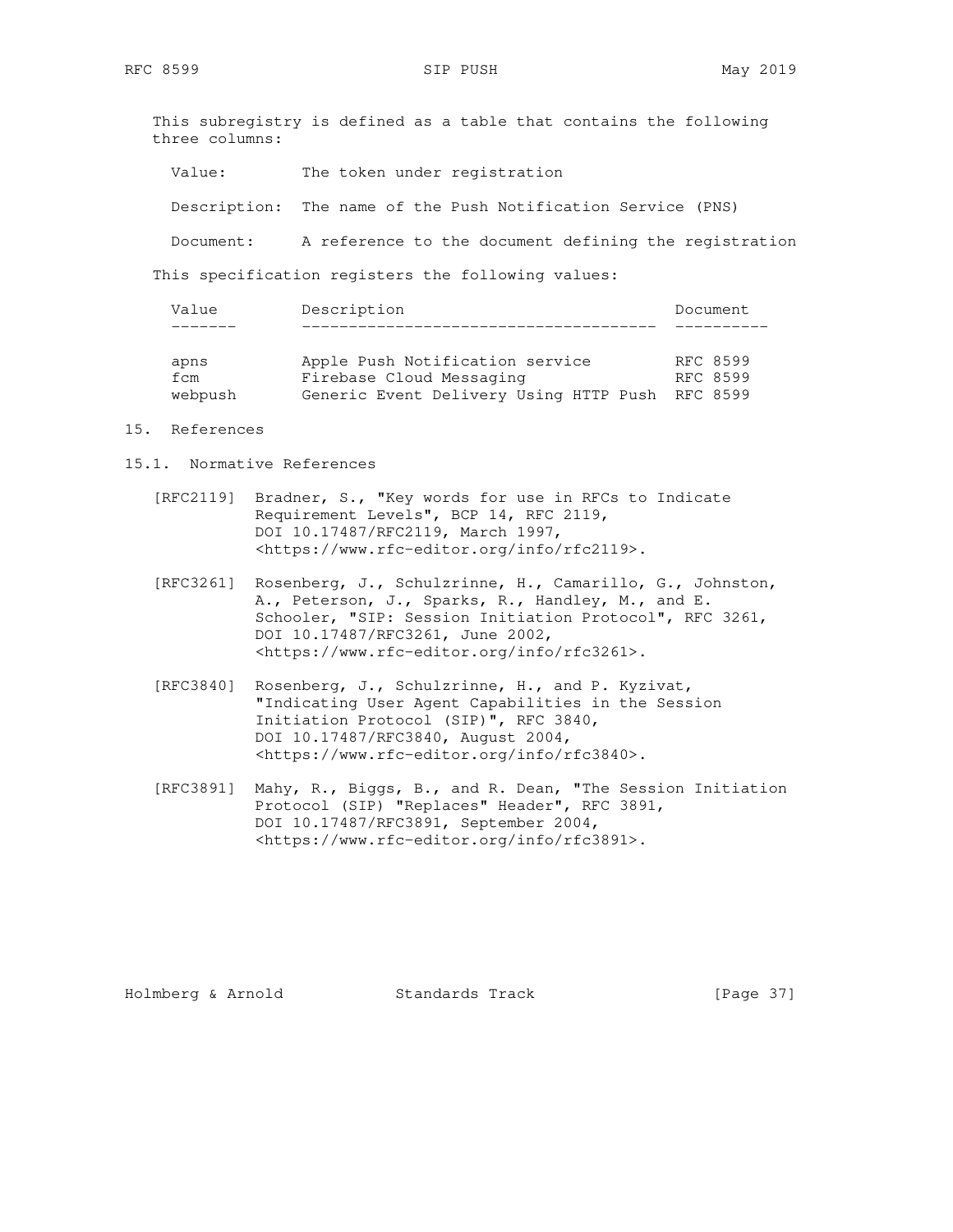- [RFC3969] Camarillo, G., "The Internet Assigned Number Authority (IANA) Uniform Resource Identifier (URI) Parameter Registry for the Session Initiation Protocol (SIP)", BCP 99, RFC 3969, DOI 10.17487/RFC3969, December 2004, <https://www.rfc-editor.org/info/rfc3969>.
- [RFC5079] Rosenberg, J., "Rejecting Anonymous Requests in the Session Initiation Protocol (SIP)", RFC 5079, DOI 10.17487/RFC5079, December 2007, <https://www.rfc-editor.org/info/rfc5079>.
- [RFC5234] Crocker, D., Ed. and P. Overell, "Augmented BNF for Syntax Specifications: ABNF", STD 68, RFC 5234, DOI 10.17487/RFC5234, January 2008, <https://www.rfc-editor.org/info/rfc5234>.
	- [RFC6809] Holmberg, C., Sedlacek, I., and H. Kaplan, "Mechanism to Indicate Support of Features and Capabilities in the Session Initiation Protocol (SIP)", RFC 6809, DOI 10.17487/RFC6809, November 2012, <https://www.rfc-editor.org/info/rfc6809>.
	- [RFC8030] Thomson, M., Damaggio, E., and B. Raymor, Ed., "Generic Event Delivery Using HTTP Push", RFC 8030, DOI 10.17487/RFC8030, December 2016, <https://www.rfc-editor.org/info/rfc8030>.
	- [RFC8174] Leiba, B., "Ambiguity of Uppercase vs Lowercase in RFC 2119 Key Words", BCP 14, RFC 8174, DOI 10.17487/RFC8174, May 2017, <https://www.rfc-editor.org/info/rfc8174>.
	- [RFC8292] Thomson, M. and P. Beverloo, "Voluntary Application Server Identification (VAPID) for Web Push", RFC 8292, DOI 10.17487/RFC8292, November 2017, <https://www.rfc-editor.org/info/rfc8292>.
	- [pns-apns] Apple Inc., "Local and Remote Notification Programming Guide: Communicating with APNs", <https://developer.apple. com/library/archive/documentation/NetworkingInternet/Conce ptual/RemoteNotificationsPG/CommunicatingwithAPNs.html>.
	- [pns-fcm] Google Inc., "Firebase Cloud Messaging", <https://firebase.google.com/docs/cloud-messaging/ concept-options>.

Holmberg & Arnold Standards Track [Page 38]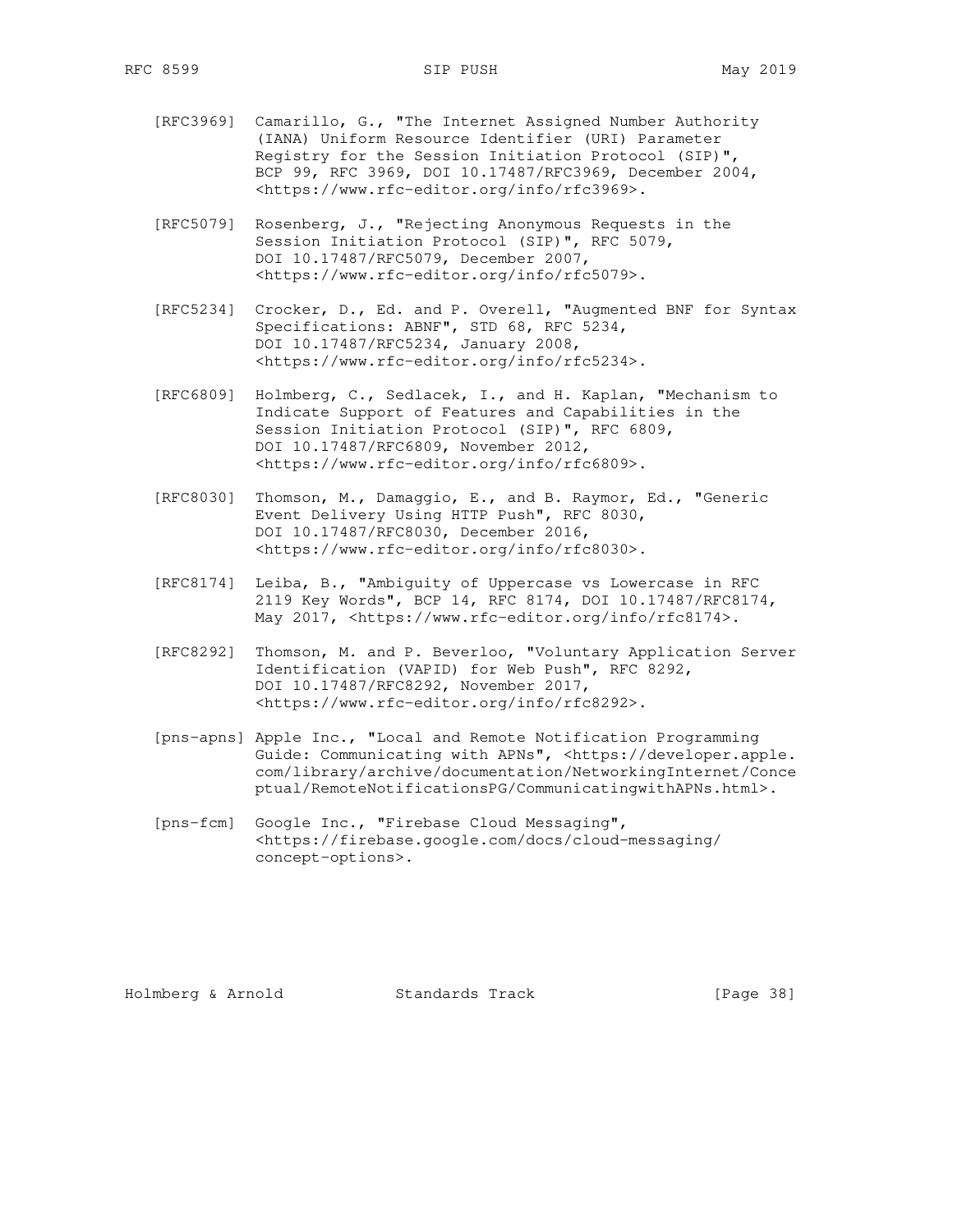- 15.2. Informative References
	- [RFC3264] Rosenberg, J. and H. Schulzrinne, "An Offer/Answer Model with Session Description Protocol (SDP)", RFC 3264, DOI 10.17487/RFC3264, June 2002, <https://www.rfc-editor.org/info/rfc3264>.
	- [RFC3680] Rosenberg, J., "A Session Initiation Protocol (SIP) Event Package for Registrations", RFC 3680, DOI 10.17487/RFC3680, March 2004, <https://www.rfc-editor.org/info/rfc3680>.
	- [RFC4320] Sparks, R., "Actions Addressing Identified Issues with the Session Initiation Protocol's (SIP) Non-INVITE Transaction", RFC 4320, DOI 10.17487/RFC4320, January 2006, <https://www.rfc-editor.org/info/rfc4320>.
	- [RFC4321] Sparks, R., "Problems Identified Associated with the Session Initiation Protocol's (SIP) Non-INVITE Transaction", RFC 4321, DOI 10.17487/RFC4321, January 2006, <https://www.rfc-editor.org/info/rfc4321>.
	- [RFC5626] Jennings, C., Ed., Mahy, R., Ed., and F. Audet, Ed., "Managing Client-Initiated Connections in the Session Initiation Protocol (SIP)", RFC 5626, DOI 10.17487/RFC5626, October 2009, <https://www.rfc-editor.org/info/rfc5626>.
	- [RFC6665] Roach, A., "SIP-Specific Event Notification", RFC 6665, DOI 10.17487/RFC6665, July 2012, <https://www.rfc-editor.org/info/rfc6665>.
	- [RFC8126] Cotton, M., Leiba, B., and T. Narten, "Guidelines for Writing an IANA Considerations Section in RFCs", BCP 26, RFC 8126, DOI 10.17487/RFC8126, June 2017, <https://www.rfc-editor.org/info/rfc8126>.
	- [RFC8291] Thomson, M., "Message Encryption for Web Push", RFC 8291, DOI 10.17487/RFC8291, November 2017, <https://www.rfc-editor.org/info/rfc8291>.